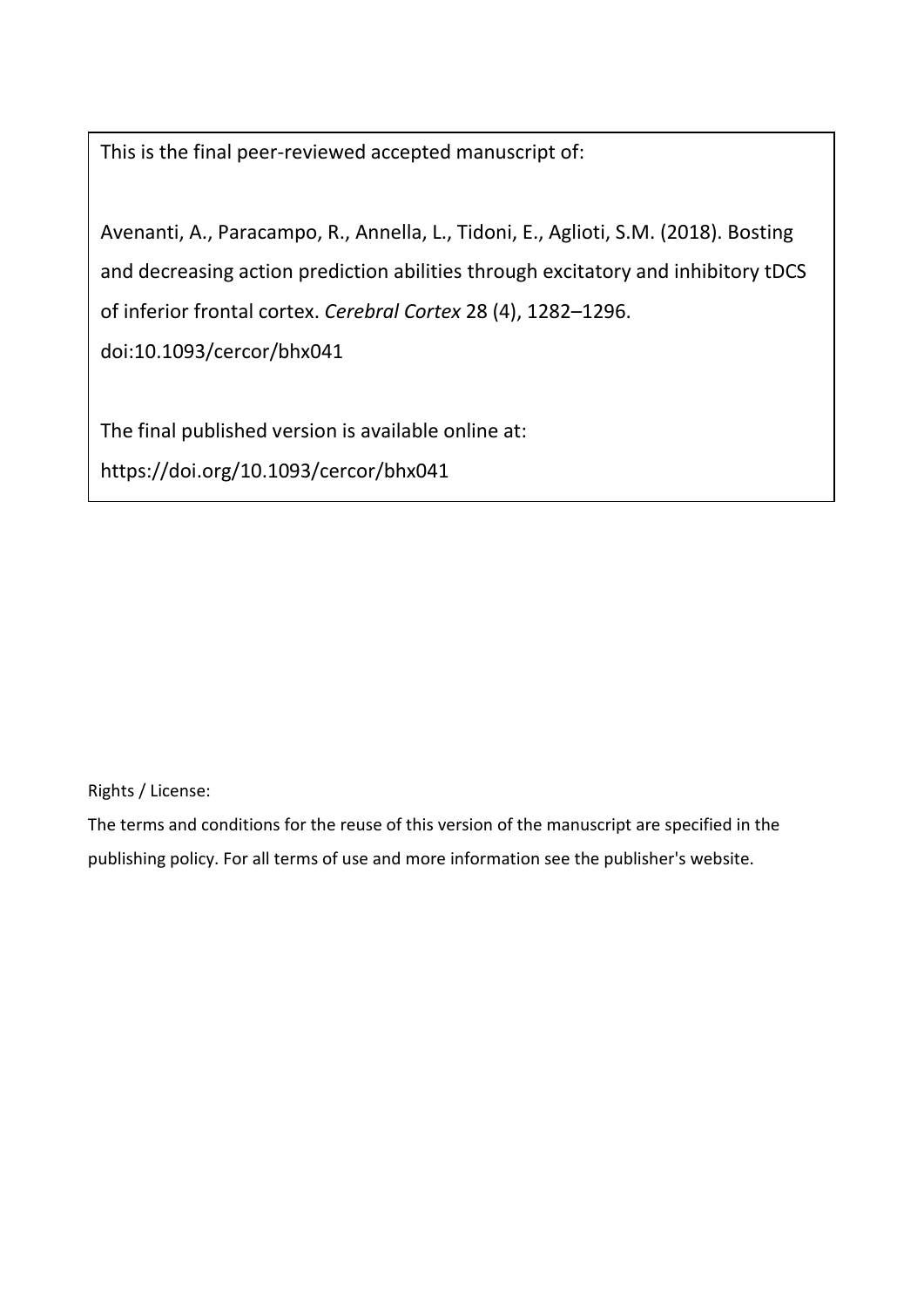# **Bosting and Decreasing Action Prediction Abilities Through Excitatory and Inhibitory tDCS of Inferior Frontal Cortex**

Alessio Avenanti, Riccardo Paracampo, Laura Annella, Emmanuele Tidoni, Salvatore Maria Aglioti

<sup>1</sup>Department of Psychology and Center for Studies and Research in Cognitive Neuroscience, University of Bologna, Cesena Campus, 47521 Cesena, Italy. 2 IRCCS Santa Lucia Foundation, 00179 Rome, Italy. <sup>3</sup>Department of Psychology, "Sapienza" University of Rome, 00185 Rome, Italy.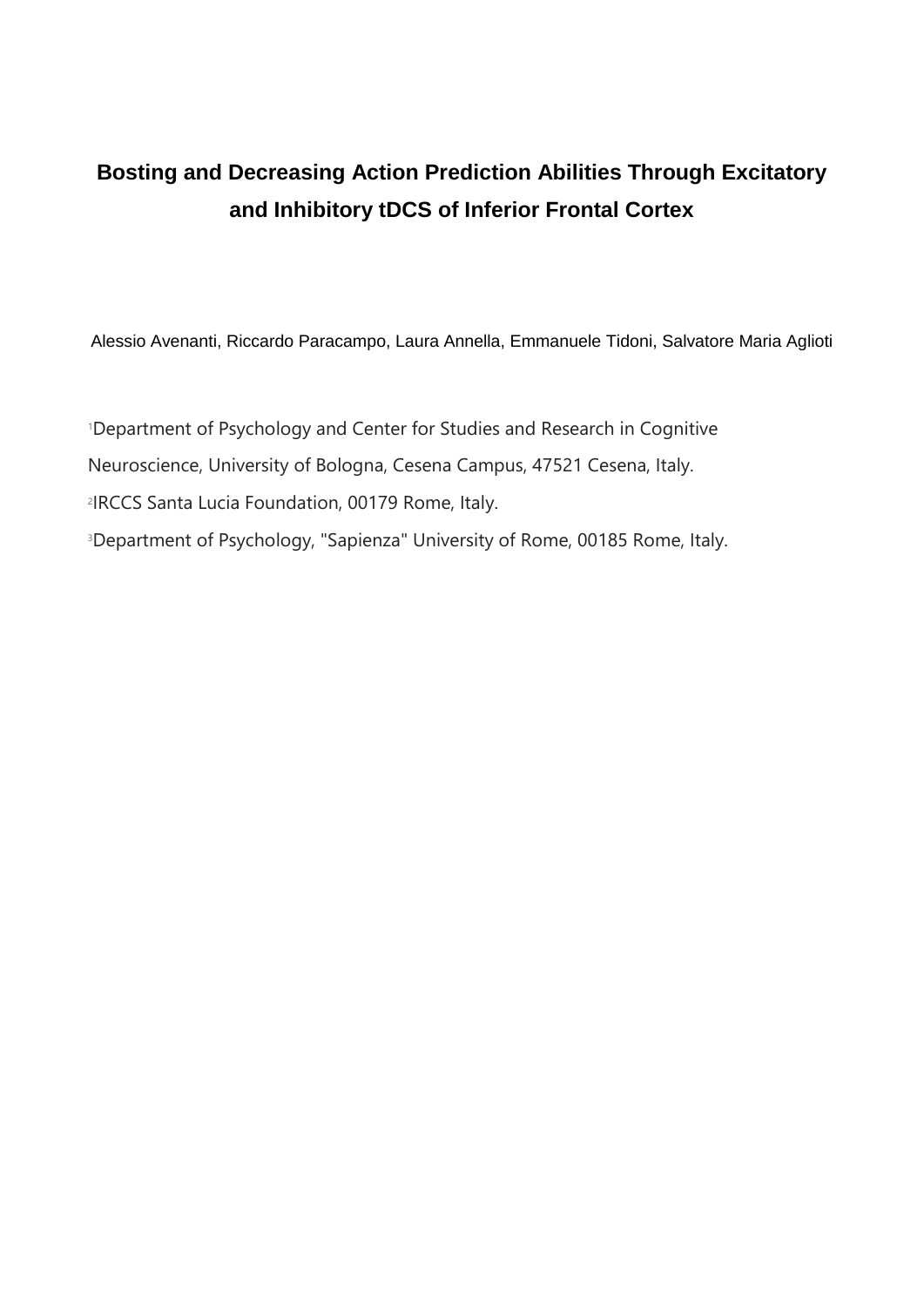# **Bosting and Decreasing Action Prediction Abilities Through Excitatory and Inhibitory tDCS of Inferior Frontal Cortex**

Alessio Avenanti, Riccardo Paracampo, Laura Annella, Emmanuele Tidoni, Salvatore Maria Aglioti

<sup>1</sup> Department of Psychology and Center for Studies and Research in Cognitive Neuroscience, University of Bologna, Cesena Campus, 47521 Cesena, Italy.

2 IRCCS Santa Lucia Foundation, 00179 Rome, Italy.

<sup>3</sup> Department of Psychology, "Sapienza" University of Rome, 00185 Rome, Italy.

#### **Abstract**

Influential theories suggest that humans predict others' upcoming actions by using their own motor system as an internal forward model. However, evidence that the motor system is causally essential for predicting others' actions is meager. Using transcranial direct current stimulation (tDCS), we tested the role of the inferior frontal cortex (IFC), in action prediction (AP). We devised a novel AP task where participants observed the initial phases of right-hand reaching-to-grasp actions and had to predict their outcome (i.e., the goal/object to be grasped). We found that suppression by cathodal (inhibitory) tDCS of the left IFC, but not the left superior temporal sulcus or the right IFC, selectively impaired performance on the AP task, but not on a difficulty-matched control task. Remarkably, anodal (excitatory) tDCS of the left IFC brought about a selective improvement in the AP task. These findings indicate that the left IFC is necessary for predicting the outcomes of observed human right-hand actions. Crucially, our study shows for the first time that down- and up-regulating excitability within the motor system can hinder and enhance AP abilities, respectively. These findings support predictive coding theories of action perception and have implications for enhancement of AP abilities.

**Keywords:** action prediction, inferior frontal cortex, transcranial direct current stimulation, action observation network, neuroenhancement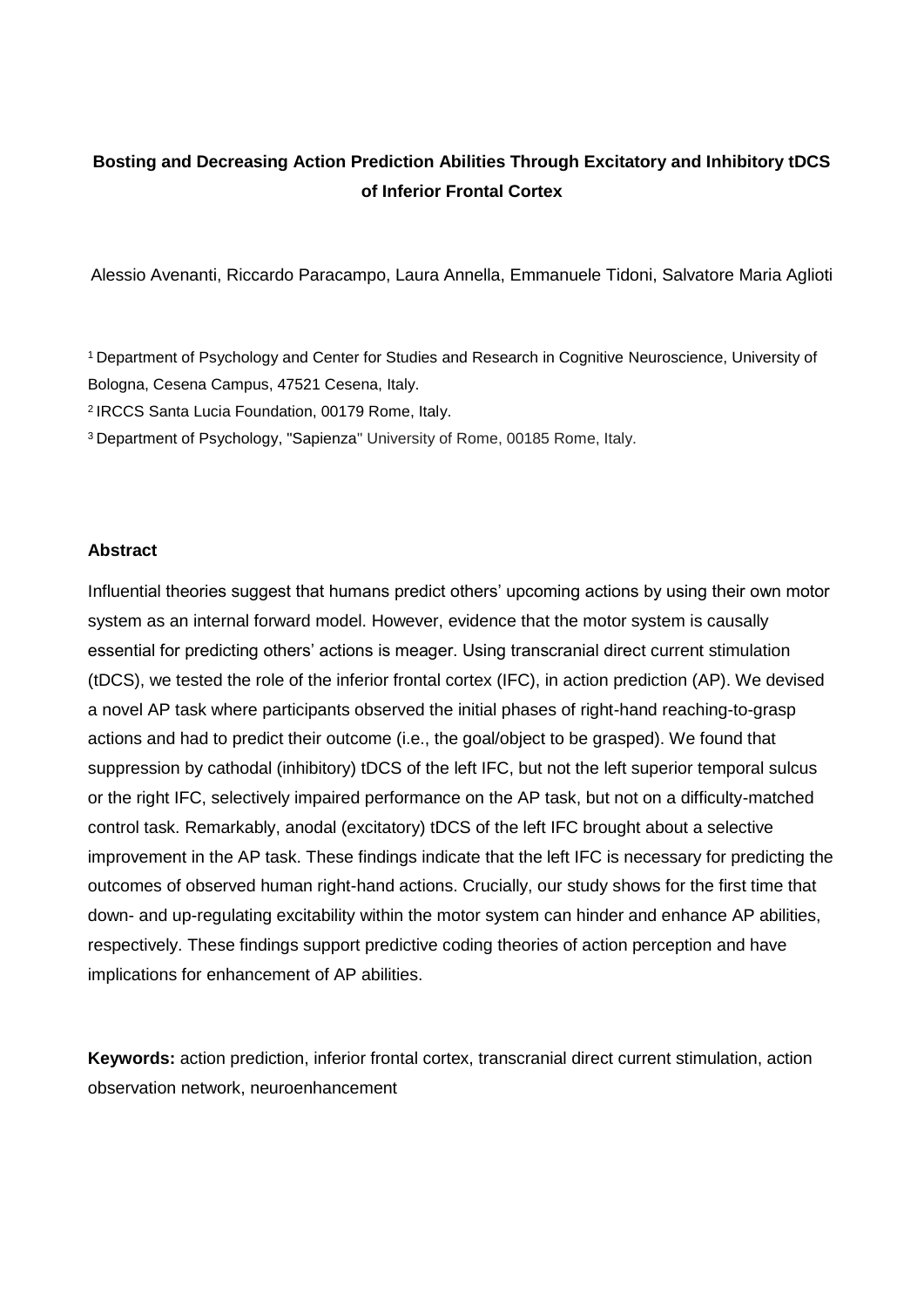## **Introduction**

The ability to predict the outcomes of observed actions is vital for social life, given its importance for both cooperative (e.g., joint actions) and competitive interactions (e.g., sport). Yet, the neural bases of this ability are poorly understood. There is widespread evidence that seeing the actions of others activates an action observation network (AON) that includes higher order visual regions involved in encoding biological motion (i.e., the superior temporal sulcus, STS) and parieto-frontal regions involved in controlling and sensing body actions (Keysers and Perrett 2004; Gazzola and Keysers 2009; Perrett et al. 2009; Caspers et al. 2010; Rizzolatti et al. 2014; Urgesi et al. 2014). In particular, the inferior frontal cortex (IFC), which includes the ventral premotor cortex and the posterior part of the inferior frontal gyrus, represents a key node of the AON involved in coupling action perception with execution. In the monkey IFC, a class of multimodal neurons—called mirror neurons—is directly involved in such coupling, which may be important for making sense of others' actions (di Pellegrino et al. 1992; Gallese et al. 1996; Rizzolatti et al. 2014).

Studies suggest that the motor node of the AON builds up an anticipatory representation of observed actions (Kilner et al. 2004; Sebanz et al. 2006; Urgesi et al. 2006, 2010; Aglioti et al. 2008; Avenanti et al. 2009, 2013a; Abreu et al. 2012; Balser et al. 2014; Ondobaka et al. 2014; Wurm et al. 2014; Makris and Urgesi 2015; Sacheli et al. 2015). This proposal echoes influential theoretical models positing that the motor system is designed to act as an anticipation device, and that one's own motor system can be used as an internal forward model when perceiving the actions of others (Prinz 1997; Blakemore and Decety 2001; Wolpert et al. 2003; Grush 2004; Wilson and Knoblich 2005; Kilner et al. 2007; Schütz-Bosbach and Prinz 2007; Friston et al. 2011). In this vein, predicting the outcomes of observed actions would critically rely on motor areas of the AON like the IFC. However, whether the IFC or other nodes of the AON are causally essential for predicting others' actions remains speculative, and establishing whether the IFC is critical for action prediction (AP) is the goal of the present study.

Human and monkey correlational studies indicate that: (1) activity in motor regions can occur prior to the observation of a predictable grasping movement (Umiltà et al. 2001; Kilner et al. 2004; Fogassi et al. 2005; Maranesi et al. 2014) and (2) there is a clear anticipatory bias in simulating the upcoming phases of observed reaching-grasping actions (Gangitano et al. 2004; Borroni et al. 2005; Urgesi et al. 2010; Avenanti et al. 2013a). These anticipatory motor activations appear to rely on the AON, as they are disrupted if the IFC is suppressed by low-frequency repetitive transcranial magnetic stimulation (TMS) (Avenanti et al. 2013b). Moreover, the IFC and other motor nodes of the AON are recruited during tasks requiring participants to predict the outcomes of observed actions (Abreu et al. 2012; Amoruso et al. 2014; Balser et al. 2014; Ondobaka et al. 2014; Wurm et al. 2014). An anticipatory bias in processing observed actions has also been shown in STS neurons (Perrett et al. 2009).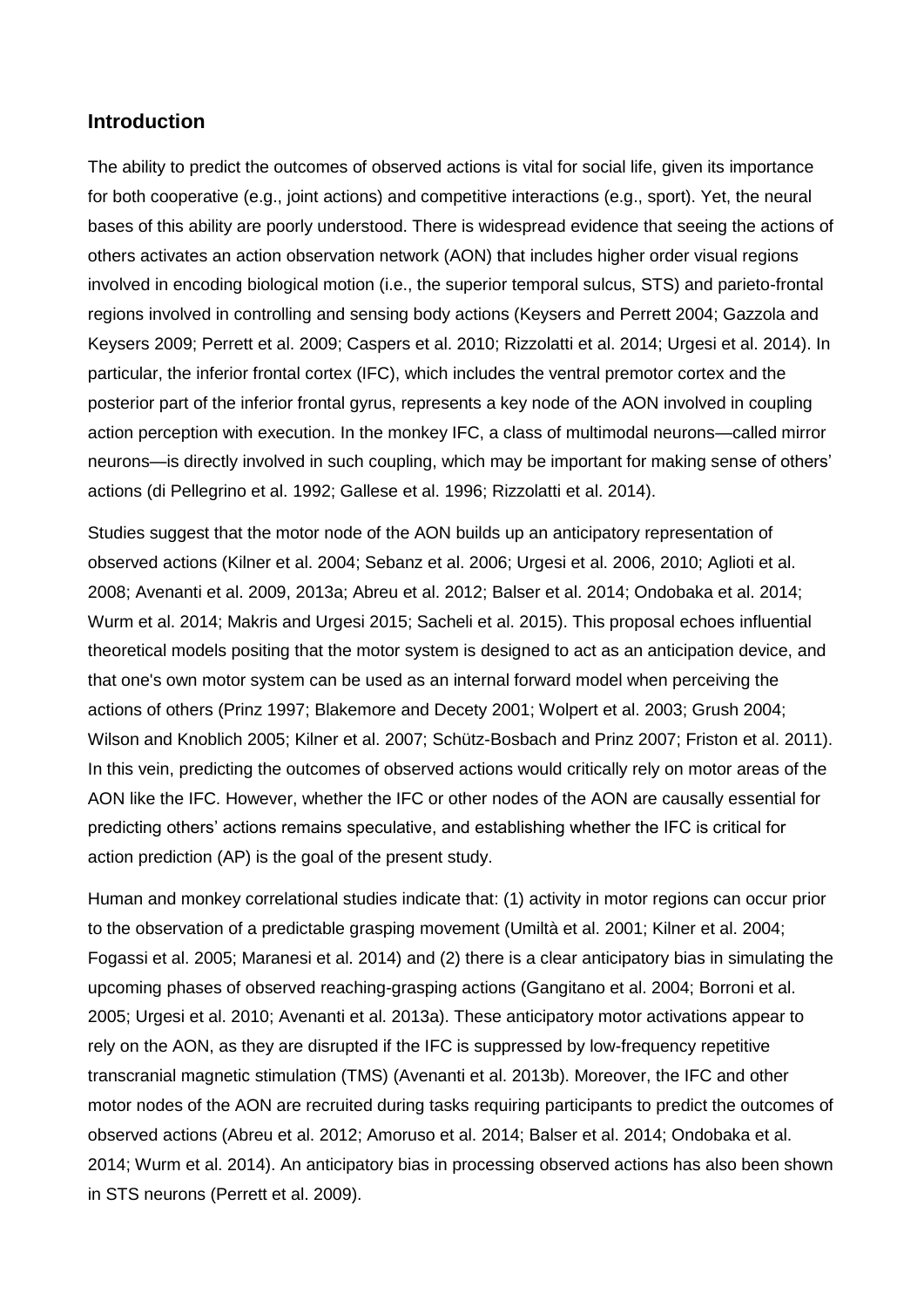It is worth noting here that the notion of anticipatory bias is supported almost exclusively by indirect correlational evidence that leaves unsolved the fundamental question of whether motor and visual nodes of the AON are causally essential for behavior and, in particular, for the ability to make predictions about others' actions. Only 2 interferential studies on the anticipatory bias have been conducted thus far in humans. The first showed that, while low-frequency TMS suppression of the IFC disrupted anticipatory motor activations during observation of implied actions (see above), suppression of the STS had an opposite, enhancing effect on anticipatory motor activations, suggesting that motor simulation plays a compensatory role when visual input is degraded (Avenanti et al. 2013a). The second study showed that online repetitive TMS interference of the STS disrupted the ability of both novices and soccer players with great visual expertise (i.e., goalkeepers) to predict the direction of a ball after perceiving the initial phases of penalty kicks. In contrast, TMS interference with the dorsal premotor cortex impaired performance only in soccer players, whether outfield players or goalkeepers (Makris and Urgesi 2015). Although the lack of a control task for assessing nonspecific, distracting effects of online TMS makes any conclusion tentative, this study is in keeping with the idea that visual and motor nodes of the AON may play different roles in AP. Yet, the causal roles of the STS and the IFC in the ability to predict the outcomes of observed actions have not been established. Crucially, whether AP abilities can be enhanced by exogenous boosting of cortical excitability in the AON is a critical and entirely unexplored question.

Another fundamental, but thus far unresolved, theoretical issue is whether the IFC is critical for predicting event dynamics in general, or whether its involvement is specific to predicting human actions (Schubotz and von Cramon 2004; Schubotz 2007; Press and Cook 2015). Imaging evidence indicates that the IFC is active when predicting sequences of events, suggesting domaingeneral involvement (Schubotz and von Cramon 2004; Schubotz 2007). However, only causal methods can establish the domain-general versus domain-specific role of IFC in AP.

All these issues are dealt with in the present study, which used transcranial direct current stimulation (tDCS) to alter cortical excitability in the IFC and the STS before participants made predictions about human actions and nonhuman movements. tDCS is a valuable method of noninvasive cortical stimulation that allows researchers to induce polarity-dependent excitability changes in the underlying stimulated area. Using weak off-line cathodal or anodal DC currents, tDCS can induce cortical inhibition or excitation, respectively, and alter neural functioning for several minutes after the end of the stimulation (Nitsche 2003; Antal et al. 2004; Horvath et al. 2015). In 4 tDCS experiments, we applied 15 min of tDCS just before participants performed 2 novel tasks requiring them to predict the future end-states/outcomes of human actions (AP) or nonhuman movements (nonhuman prediction, NP) based on the initial phases of the movements. The tasks were calibrated and matched for difficulty in 3 behavioral studies that allowed us to select sets of AP and NP stimuli in which the outcome could be correctly predicted with ~75%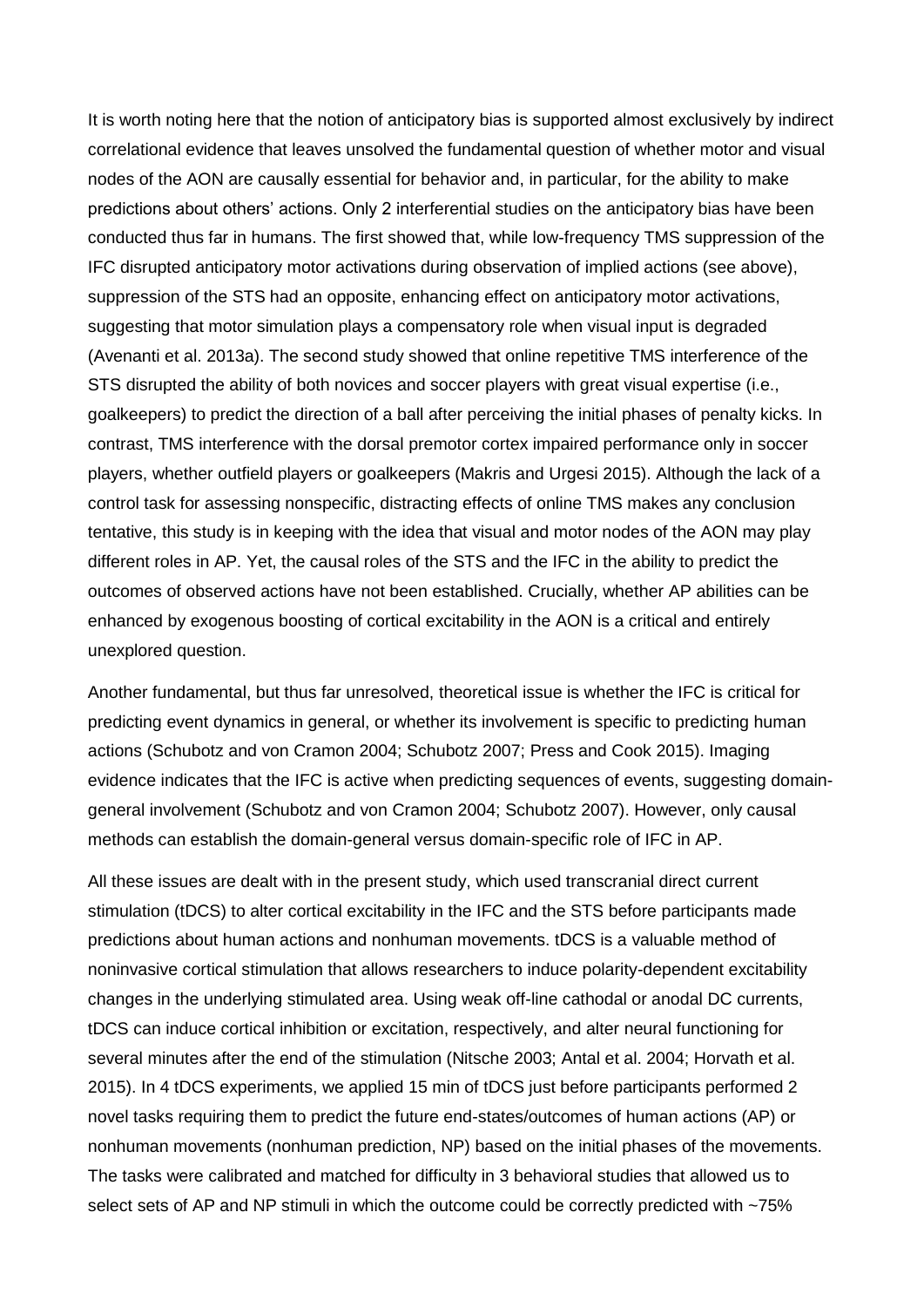accuracy. With this accuracy criterion, we prevented ceiling and floor effects, thus providing the optimal behavioral conditions for revealing any potential detrimental or beneficial effects of tDCS.

In the tDCS experiments, task performance was assessed after active tDCS or a control sham tDCS condition that provided a baseline for behavioral performance. In Experiments 1 and 2, we applied cathodal tDCS (c-tDCS) to suppress neural functioning in the left IFC and the left STS, respectively. We tested whether these regions are specifically tuned to (and critical for) the prediction of human actions, or involved in event prediction in general. To test hemispheric specificity, in Experiment 3, we applied active and sham c-tDCS over the right IFC. Moreover, to test stimulation-polarity specificity, in Experiment 4, we applied anodal tDCS (a-tDCS) over the left IFC with the goal of increasing its excitability and thus enhancing its functioning.

# **Materials and Methods**

### **Participants**

A total of 142 healthy volunteers took part in the study. Fifty-two participants were tested in 1 of 4 tDCS experiments, and 90 participants were tested in 1 of 3 pilot studies. Thirteen different participants were assigned to each tDCS experiment (Experiment 1: 6 females, mean age  $\pm$ standard deviation [SD] 23.4  $\pm$  3.8 years, range 19–32; Experiment 2: 6 females, mean age 23.2  $\pm$ 1.5 years, range 21–31; Experiment 3: 6 females, mean age 24.3 ± 2.6 years, range 21–26; Experiment 4: 6 females, mean age  $23.6 \pm 3.6$  years, range 19-30).

Sample size was determined though a power analysis conducted using G\*Power 3 (Faul et al. 2007), with power (1 – β) set at 0.80 and  $\alpha$  = 0.05, two tailed. We expected a large effect size based on 3 recent transcranial stimulation experiments from our laboratory (exp2 and exp3 in Tidoni et al. 2013; Paracampo et al. 2016). In these studies, we targeted the left IFC to test its role in action perception, and used similar design and task requirements (i.e., participants had to discriminate between 2 observed actions and their performance was compared during active and sham stimulation), indices of task performance (d′), and task validation procedures (all stimuli were selected to be recognized with 75% accuracy) as in the present study (see below). We conducted 2 power analyses, one using the mean effect size across the 3 experiments (Cohen's  $d = 0.94$ ), and the other using the effect size obtained by pooling data across the experiments (Cohen's  $d =$ 0.89). These analyses yielded required sample sizes of 11 and 12 participants, respectively. We thus decided to have 13 participants in each group.

All participants were right-handed and had normal or corrected-to-normal vision. Participants were screened for any general contraindications to noninvasive brain stimulation (Brunoni et al. 2011) using the questionnaire developed by Rossi et al. (2009, 2011) for TMS. No participant was on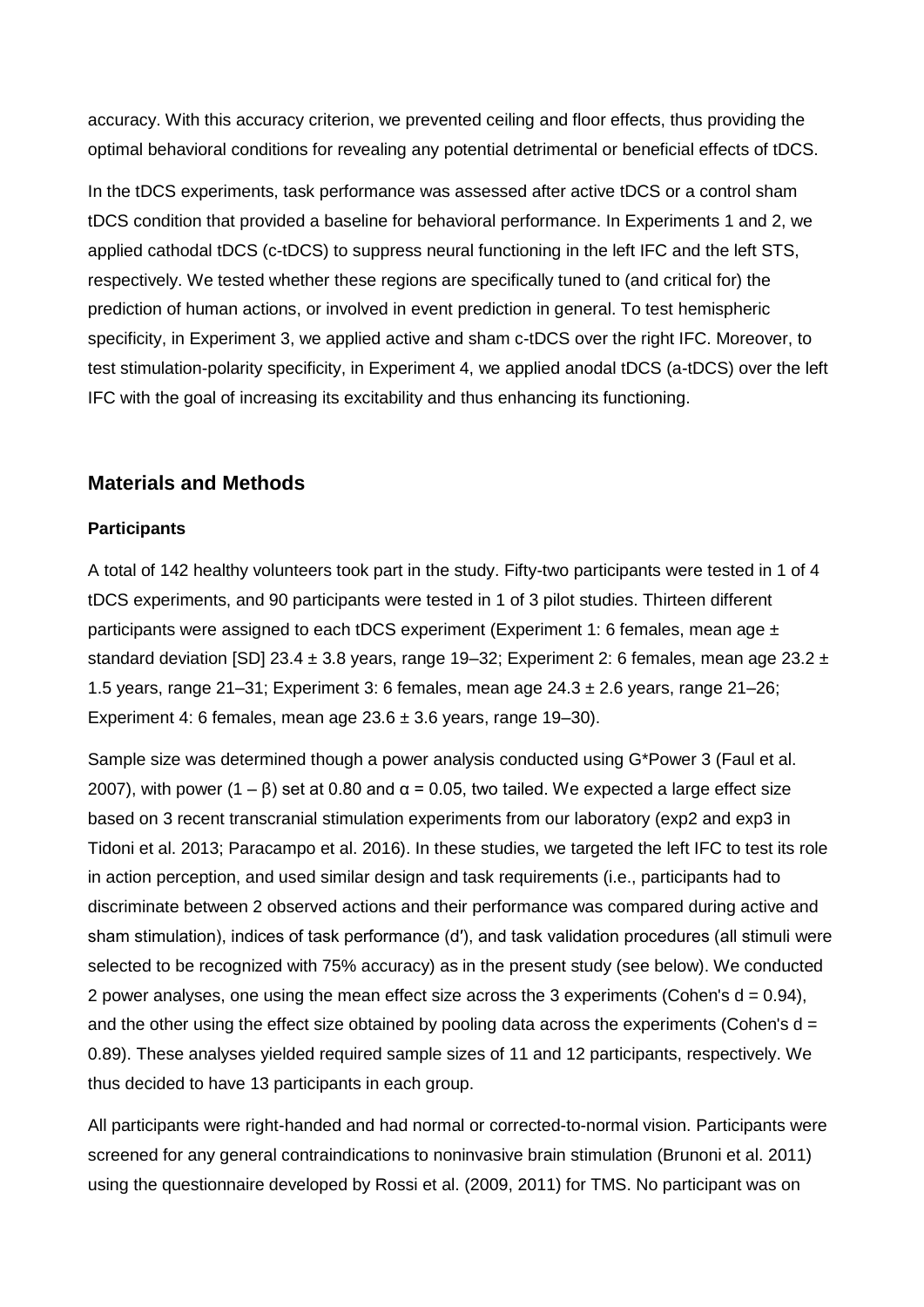medication at the time of the experiment or reported a history of neurological or psychiatric disorders. Participants provided written informed consent. Experimental procedures were approved by the ethics committee at the Psychology Department of Bologna University, and were performed in accordance with the ethical standards of the 1964 Declaration of Helsinki. All participants were naïve to the purposes of the study. Information about the experimental hypothesis was provided only after the experimental tests were completed. No discomfort or adverse effects during tDCS were reported or noticed.

#### **General Design**

In 4 tDCS experiments, we tested the roles of the IFC and the STS in predicting the outcomes of observed movements. In Experiments 1, 2, and 3, we applied c-tDCS over the left IFC, the left STS, and the right IFC, respectively. In Experiment 4, we applied a-tDCS over the left IFC. In each experiment, participants were tested in 2 separate sessions that were carried out immediately after 15 min of active (cathodal or anodal) or sham tDCS over the target region. The order of the sessions was counterbalanced across participants, and the 2 sessions were separated by  $7 \pm 3$ days.

#### **Tasks and Stimuli**

In the AP task, participants observed 120 video clips  $(640 \times 480$  pixels, 30 fps) depicting actors who were individually filmed while reaching and grasping an object. All stimuli subtended a 22.3° × 33.4° visual angle from the participant's viewing position. Videos started by showing 2 objects (left side of the screen) located in front of a still right hand (right side of the screen; see Fig. 1A). The 2 objects were placed at a distance of ~45 cm from the actors' hand. One object was located to the left and the other to the right of the actor's hand (~15 to 20 cm from one another). After a variable delay (1000–2000 ms), the hand started to reach for and grasp 1 of the 2 objects (Supplementary Movie 1). The final phases of the action were occluded and the video interrupted. In these clips, only 30–70% of the entire movement duration was shown, followed by a random-dot mask (150 ms duration) that interrupted the video. Then, a response screen showing the 2 objects appeared and lasted until the response (Fig. 1B). The objects placed to the left and to the right of the actor were displayed on the left and right sides of the screen, respectively. Participants had to guess which of the 2 objects was going to be grasped by the actor's hand, and provided their answers using 2 computer keys. The left and right keys were used to select the left and right target objects, respectively.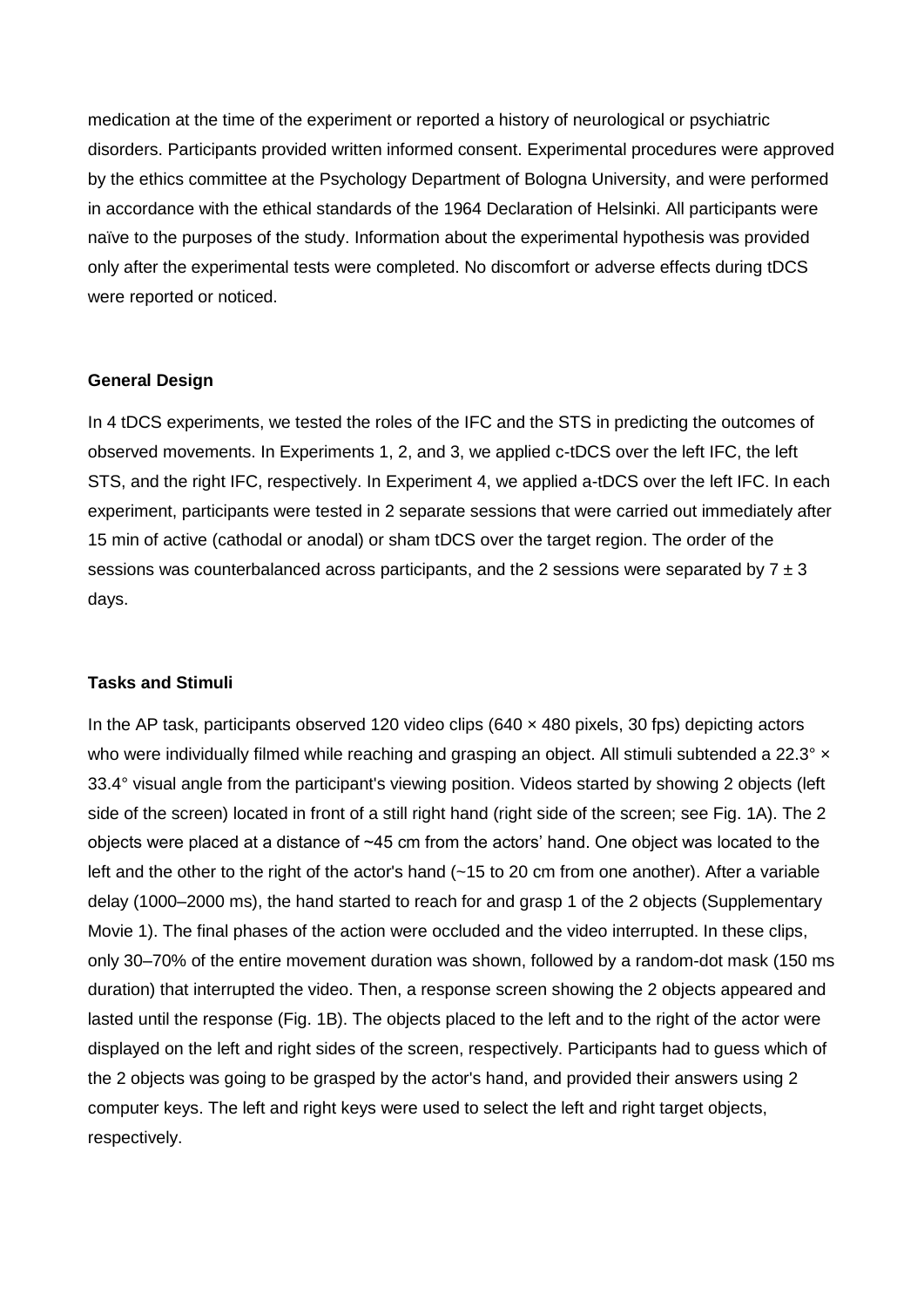

**Figure 1**. Trial example and stimuli. Example of AP task movie (A) and response screen (B). Target stimulus pairs in the AP task (C). Example of nonhuman prediction (NP) task movie (D) and response screen (E). Target stimulus pairs in the NP task (F). On each trial, a video-clip showed the initial movement of a hand (in the AP task) or a geometrical form (in the NP task) reaching and adapting to 1 of 2 targets. Participants were then presented with the 2 targets and had to guess which was selected by the hand/form.

Trial example and stimuli. Example of AP task movie (A) and response screen (B). Target stimulus pairs in the AP task (C). Example of nonhuman prediction (NP) task movie (D) and response screen (E). Target stimulus pairs in the NP task (F). On each trial, a video-clip showed the initial movement of a hand (in the AP task) or a geometrical form (in the NP task) reaching and adapting to 1 of 2 targets. Participants were then presented with the 2 targets and had to guess which was selected by the hand/form.

Video clips in the AP task included 8 nonprofessional actors (4 females; mean age  $\pm$  SD; 23.6 years ± 1.06) reaching and grasping 8 different pairs of objects (i.e., lighter vs. glass; highlighter vs. corkscrew; deodorant spray vs. coffeepot; mug vs. book; clothespin vs. nutcracker; scoop vs. cup; little ball vs. soccer ball; fork vs. stapler; Fig. 1C). The 2 objects in each pair were located near to each other in space, thus implying slightly different reaching trajectories of the grasping hand. The 2 objects in each pair also presented different affordances, thus implying different grips (i.e., from power grips performed with the whole hand to precision grips performed with the index finger and the thumb). The hand–object interaction was not visible in any of the videos. Thus, the AP task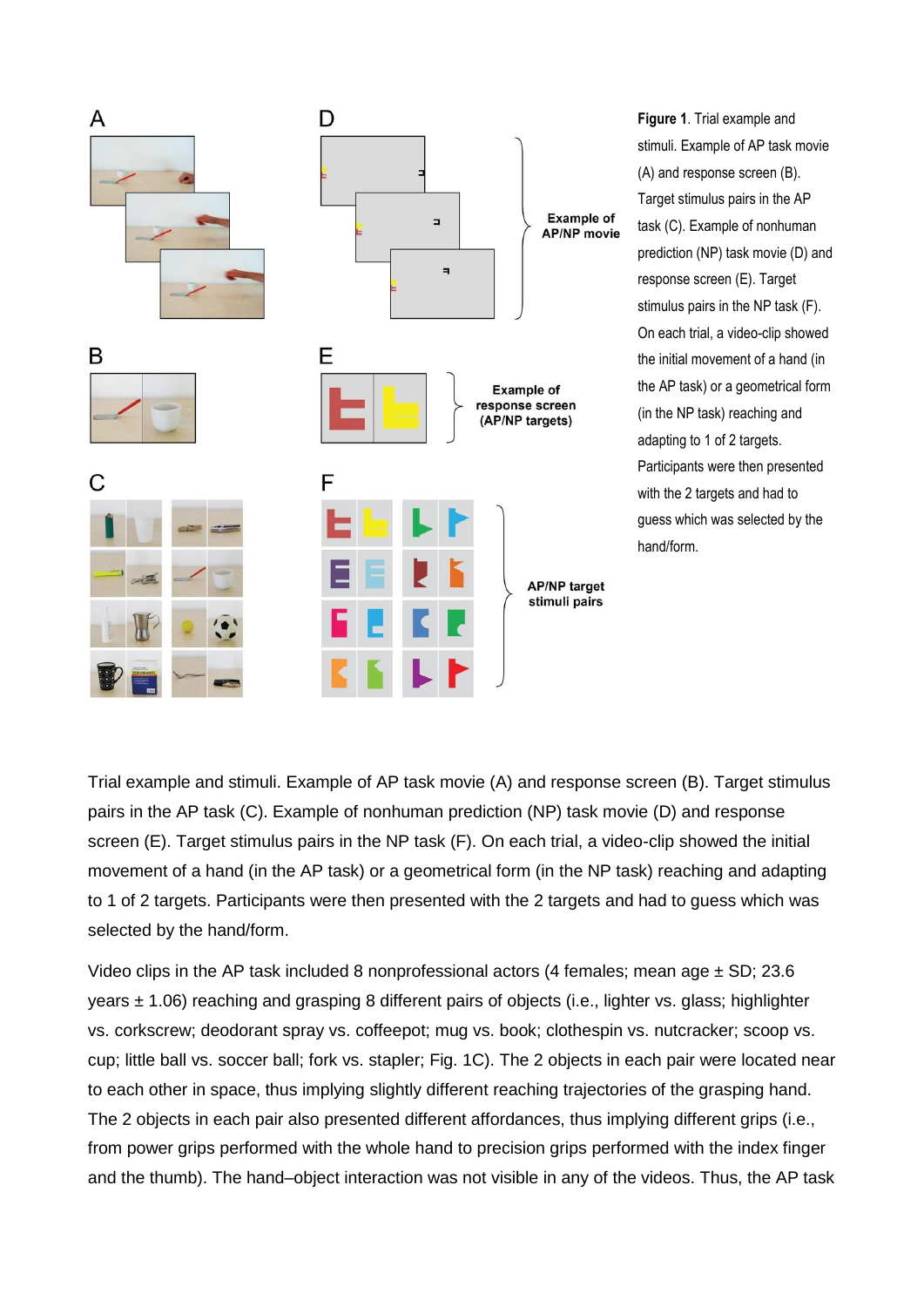required participants to process kinematic cues (i.e., hand trajectory and finger preshaping before grasping) signaling the upcoming grasping of 1 of the 2 objects.

In the NP control task, participants observed 120 video clips showing an articulated geometrical form approaching 1 of 2 targets (Fig. 1D). Participants had to guess which target was going to be approached by the geometrical form by pressing 1 of 2 keys during the presentation of the response screen (Fig. 1E). The NP videos (640  $\times$  480 pixel, 30 fps) were animations created with Adobe Flash Professional software to grossly match temporal and spatial features of the AP stimuli. Similarly to the AP task, the NP stimuli showed incomplete movements (30–70% of the total duration) of a geometrical form which moved from the right side of the screen in order to reach and fit with 1 of 2 different geometrical targets placed on the opposite side (Supplementary Movie 2). The trajectories of the moving forms were designed to roughly match the hand movements in the AP task. As in the AP task, the 2 targets were located in different spatial positions and had different geometrical properties. Analogous to preshaping of the fingers in the AP task, the configuration of the moving geometrical form changed over time during the reaching phase in order to optimally fit with 1 of the 2 targets. Yet, the NP movement was clearly nonbiological. For the NP video clips, we created 8 different pairs of geometrical targets (Fig. 1F) and 8 moving geometrical forms, and random-dot images were used for masking.

#### **Pilot Studies and Task Validation**

The final sets of 120 AP videos and 120 NP videos used in the main experiment were selected from an initial sample of ~1400 AP and ~1200 NP videos using a 2-step procedure. Initially, we selected 180 stimuli for each task based on the performance of 2 groups of participants. We presented the initial sample of AP stimuli to 30 participants (15 female, mean age: 24.5 years  $\pm$ 2.4) and the sample of NP stimuli to 30 other participants (15 female, mean age: 24.2 years  $\pm$  2.6). In these 2 pilot studies, stimuli included movies showing 30–80% of the entire movement. We selected stimuli that were recognized with ~75% accuracy (range: 65–85%) in these 2 groups of participants. This resulted in about 350 stimuli per task, from which 180 stimuli per task were chosen (90 stimuli for the upper object/target and 90 stimuli for the lower object/target, with comparable representations of the different actors/forms). To assure that the 2 tasks were matched for difficulty, in a third pilot study, 30 additional participants (15 female, mean age: 23.9 years  $\pm$ 2.9) were presented with the 180 AP and 180 NP stimuli selected in the first step. Each video was presented twice (720 trials in total).

The final set of stimuli included 120 AP stimuli and 120 NP stimuli whose outcome could be correctly predicted with ~75% accuracy (range: 65–85%). In both tasks, the hand/form reached both objects/targets with 50% probability. The percentage of the total movement shown in the 2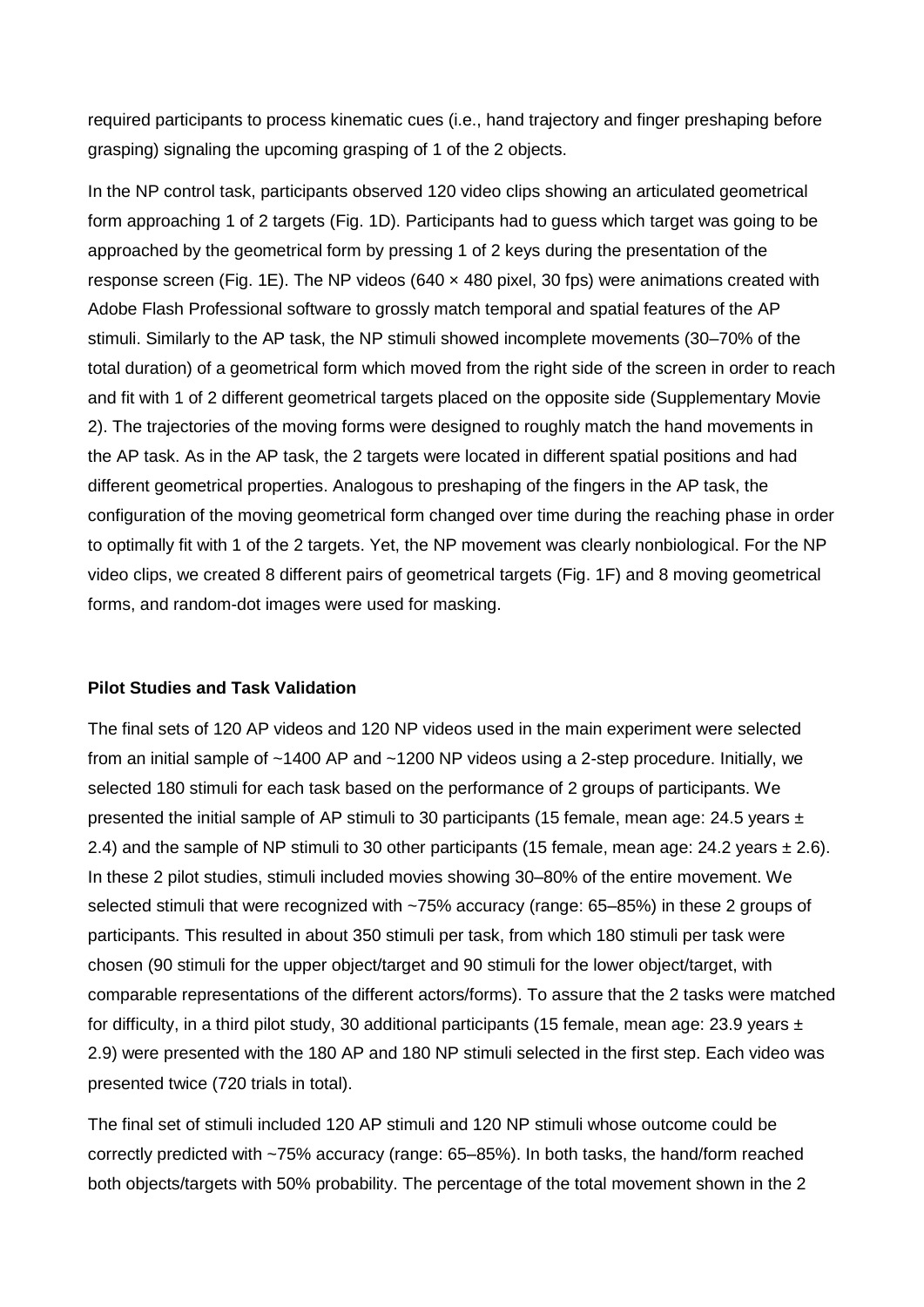tasks was matched (AP: mean 45% of total movement, range 30–70%; NP: mean 45% of total movement, range 30–70%; P > 0.99). With this procedure we created 2 difficulty-matched tasks with an optimal accuracy level for avoiding floor and ceiling effects. Importantly, half of stimuli in the AP task ( $N = 60$ ) showed only 30–40% of the total movement, with the hand remaining far from the target objects (not crossing the midline of the screen) and displaying only the initial phase of hand preshaping (well before the maximal grip aperture). In a control analysis, we used this subsample of AP stimuli to assure that tDCS acted on the ability to predict the outcomes of observed actions based on the processing of very early kinematic cues.

#### **tDCS and Neuronavigation**

tDCS was delivered using a battery-driven Eldith constant direct current stimulator (neuroConn GmbH). A pair of surface sponge electrodes was soaked in a standard saline solution (NaCl 0.9%) and held in place with elastic rubber bands. In Experiments 1–3, the cathodal electrode (25 cm²) was applied over the target region (left IFC, left STS, or left IFC). In Experiment 4, the anodal electrode (25 cm²) was applied over the left IFC. In all 4 experiments, the reference electrode (35 cm²) was applied over the contralateral deltoid muscle (Priori et al. 2008; Bolognini et al. 2010). It is thought that extracephalic electrode montages allow more focal stimulation, and avoid the confounding effect of the reference electrode (Cogiamanian et al. 2007; Brunoni et al. 2011).

tDCS has been shown to elicit polarity-dependent excitability changes in the cortical area under the stimulation electrodes. Studies of the motor cortex showed that anodal tDCS increases motor excitability while cathodal tDCS decreases it (Nitsche and Paulus 2001; Nitsche 2003; Antal et al. 2004; Nitsche et al. 2008 see Horvath et al. 2015 for a recent quantitative meta-analysis), although many factors may contribute to the efficacy of the stimulation, including intensity, electrode size and disposition and duration of stimulation (Cogiamanian et al. 2007; Nitsche et al. 2008; Moliadze et al. 2010; Brunoni et al. 2011). Importantly, similar polarity-dependent effects can be reliably observed at the behavioral level, at least when testing perceptual/attentional cognitive functions (Jacobson et al. 2012), with anodal and cathodal tDCS being involved in the enhancement and inhibition of such functions, respectively.

Active tDCS was delivered with a constant current of 2 mA (current density ~0.08 mA/cm2), complying with current safety guidelines (Nitsche 2003; Poreisz et al. 2007). Stimulation lasted for 15 min, plus 20 s of ramp-up and ramp-down at the beginning and end of stimulation. Impedance was constantly monitored and kept below 8 kOhm. This protocol is known to affect cortical excitability for more than 30 min after the end of stimulation (Nitsche and Paulus 2001; Nitsche et al. 2008), thus covering the entire duration of the testing phase. For sham tDCS, the electrodes were placed on the same locations, but the current was turned on for only 30 s at the beginning of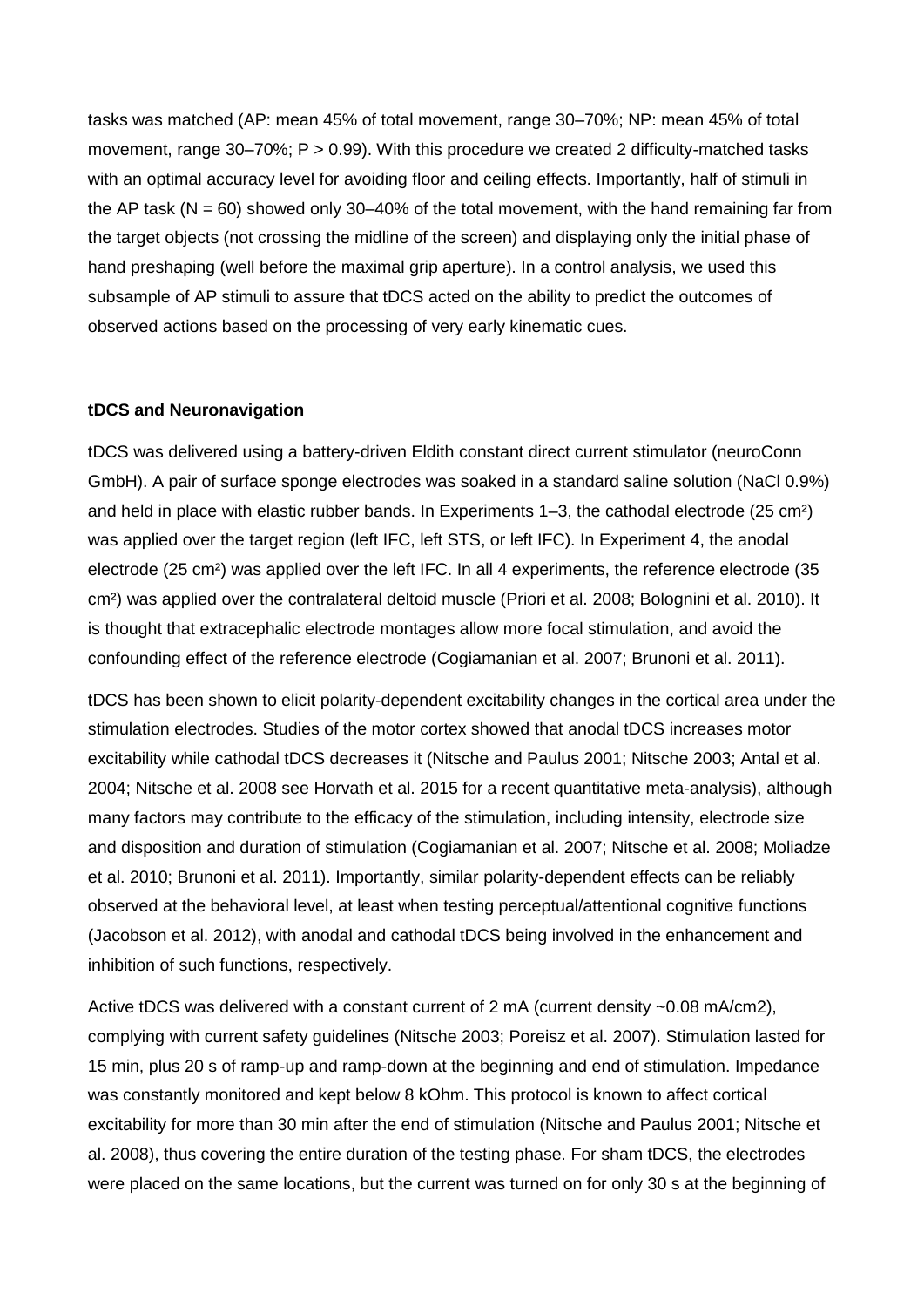the session, and then turned off in a ramp-shaped fashion (fade in/out: 20 s), so that participants experienced the sensations initially associated with the onset of stimulation (mild local tingling), without inducing any effective modulation of cortical excitability. This procedure ensures successful blinding of participants (Gandiga et al. 2006; Ambrus et al. 2012). Although, the intensity used in our study (2 mA) may be less effective in ensuring blinding (O'Connell et al. 2012); but see (Loo et al. 2010, 2012), we used relatively small cephalic electrodes to reduce scalp sensations and make active and sham stimulation feel comparable (Turi et al. 2014; Fertonani et al. 2015; Tang et al. 2016).

Electrode positions were identified on each participant's scalp with the SoftTaxic Navigator system (Electro Medical Systems, Bologna, Italy), as in previous research (Avenanti et al. 2007, 2012; Bertini et al. 2010; Serino et al. 2011; Tidoni et al. 2013; Jacquet and Avenanti 2015; Sacheli et al. 2015). Skull landmarks (nasion, inion, and 2 preauricular points) and ~80 points providing a uniform representation of the scalp were digitized by means of a Polaris Vicra digitizer (Northern Digital, Inc.). An individual estimated magnetic resonance image (MRI) was obtained for each participant through a 3D warping procedure fitting a high-resolution MRI template with the participant's scalp model and craniometric points. This procedure has been proven to ensure a global localization accuracy of roughly 5 mm, a level of precision closer to that obtained using individual MRIs than can be achieved using other localization methods (Carducci and Brusco 2012). Talairach coordinates of target regions and corresponding scalp projections were automatically estimated by the SofTaxic Navigator from the MRI-constructed stereotaxic template. Figure 2 shows the stimulated sites. In Experiments 1, 3, and 4, the IFC was targeted over the pars opercularis of the inferior frontal gyrus at the border with the anterior-ventral aspect of the precentral gyrus, that is, the ventral premotor cortex (coordinates:  $x = \pm 54$ ,  $y = 10$ ,  $z = 24$ , corresponding to Brodmann's area 6/44) (Mayka et al. 2006; Avenanti et al. 2007, 2012; Gazzola et al. 2007; van Overwalle and Baetens 2009; Caspers et al. 2010; Avenanti et al. 2013a). In Experiment 2, the STS was targeted in its posterior aspect  $(x = -52, y = -53, z = 9$ , corresponding to Brodmann's area 21) (van Overwalle and Baetens 2009; Caspers et al. 2010; Avenanti et al. 2013a). Talairach coordinates corresponding to the projections of the IFC and STS target sites on the brain surface were automatically estimated through the neuronavigation system. In Experiment 1, mean left IFC surface coordinates ± SD were: x = −53.6 ± 1.5; y = 10.0 ± 0.6; z = 24.0 ± 0.5. In Experiment 2, left STS coordinates were: x = −55.1 ± 1.9; y = −53.6 ± 0.8; z = 9.3 ± 1.0. In Experiment 3, right IFC coordinates were:  $x = 55.3 \pm 1.7$ ;  $y = 10 \pm 0.6$ ;  $z = 24.5 \pm 0.8$ . In Experiment 4, left IFC coordinates were:  $x = -54.0 \pm 1.5$ ;  $y = 10.1 \pm 0.7$ ;  $z = 24.2 \pm 0.4$  (Fig. 2A).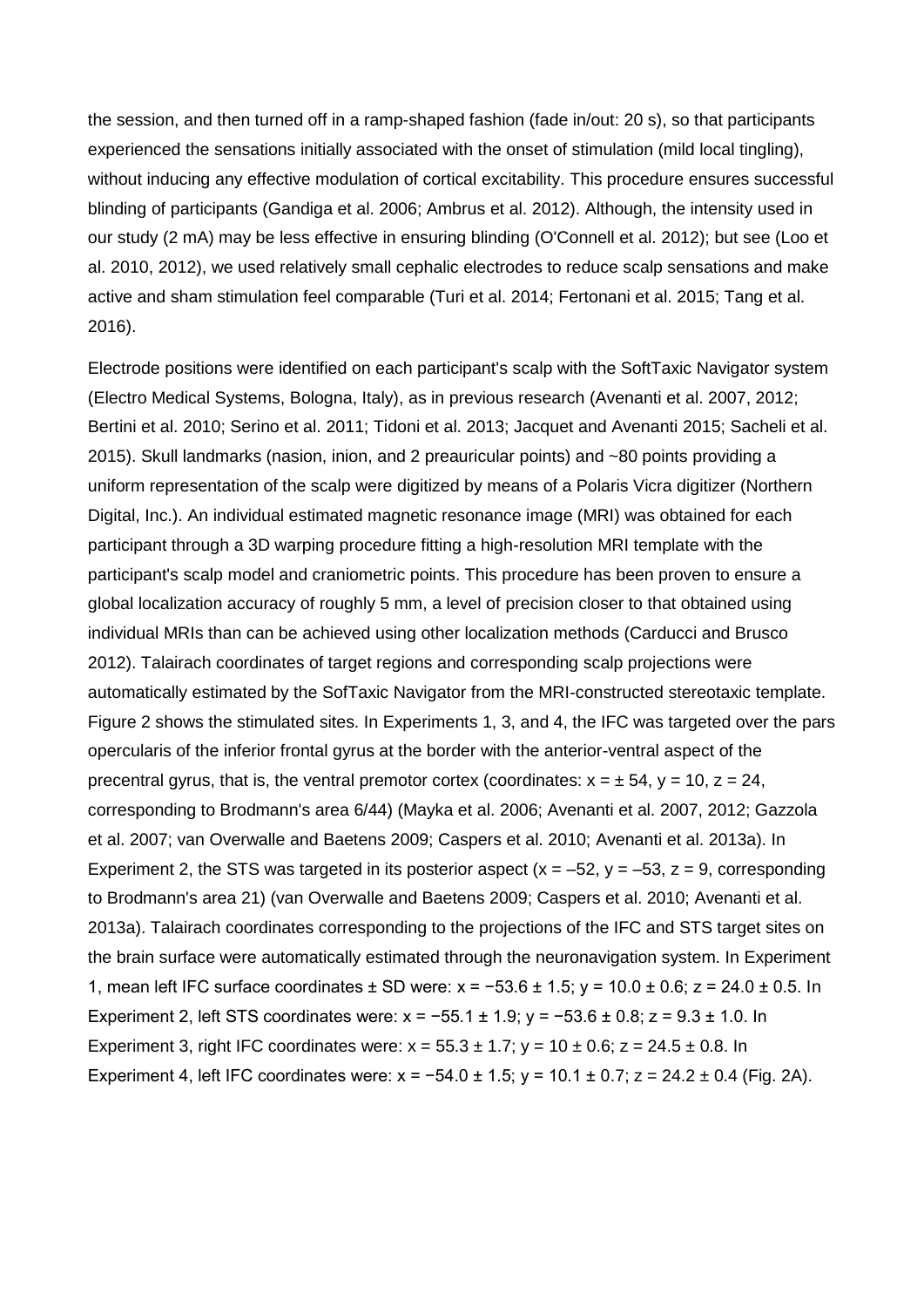

**Figure 2**. Brain stimulation sites and experimental design. (A) Brain areas targeted in Experiments 1– 4. Stimulation sites are reconstructed on a standard template using MRIcron (http://www.mccauslandcenter.sc.edu/mricro/mricr on/). (B) Schematic representation of the experimental design. Participants took part in 2 sessions in which performance in the 2 tasks was tested immediately after 15 min of sham/active tDCS over a target brain region.

The experiments were programmed using Matlab software to control the video-clip sequence and acquire behavioral responses. Participants sat in front of a computer screen located ∼50 cm from their head in a dimly illuminated room. After neuronavigation and tDCS electrode setup, participants received task instructions and performed 2 training blocks (one for each task, 30 trials each) in order to familiarize them with the tasks. They were asked to respond as quickly and accurately as possible by pressing 1 of 2 response buttons with the hand ipsilateral to the tDCS scalp site (the left hand in Experiments 1, 2 and 3, and the right hand in Experiment 4). Training trials were not included in the experimental blocks, but were similarly difficult (~75% accuracy). If a participant's accuracy was <60% in one of the tasks, the corresponding instructions and training block were repeated.

After training, participants received a 15-min session of active or sham tDCS over the target site (left IFC, left STS, or left IFC) and then performed 4 blocks of 60 trials (2 blocks for each task). Block order and the order of trials within each block were randomized. A 1-min break was allowed between blocks. All participants completed the 4 blocks within 35 min after tDCS (mean  $\pm$  SD across experiments: 30 min  $\pm$  2), well within the temporal window of cortical modulation induced by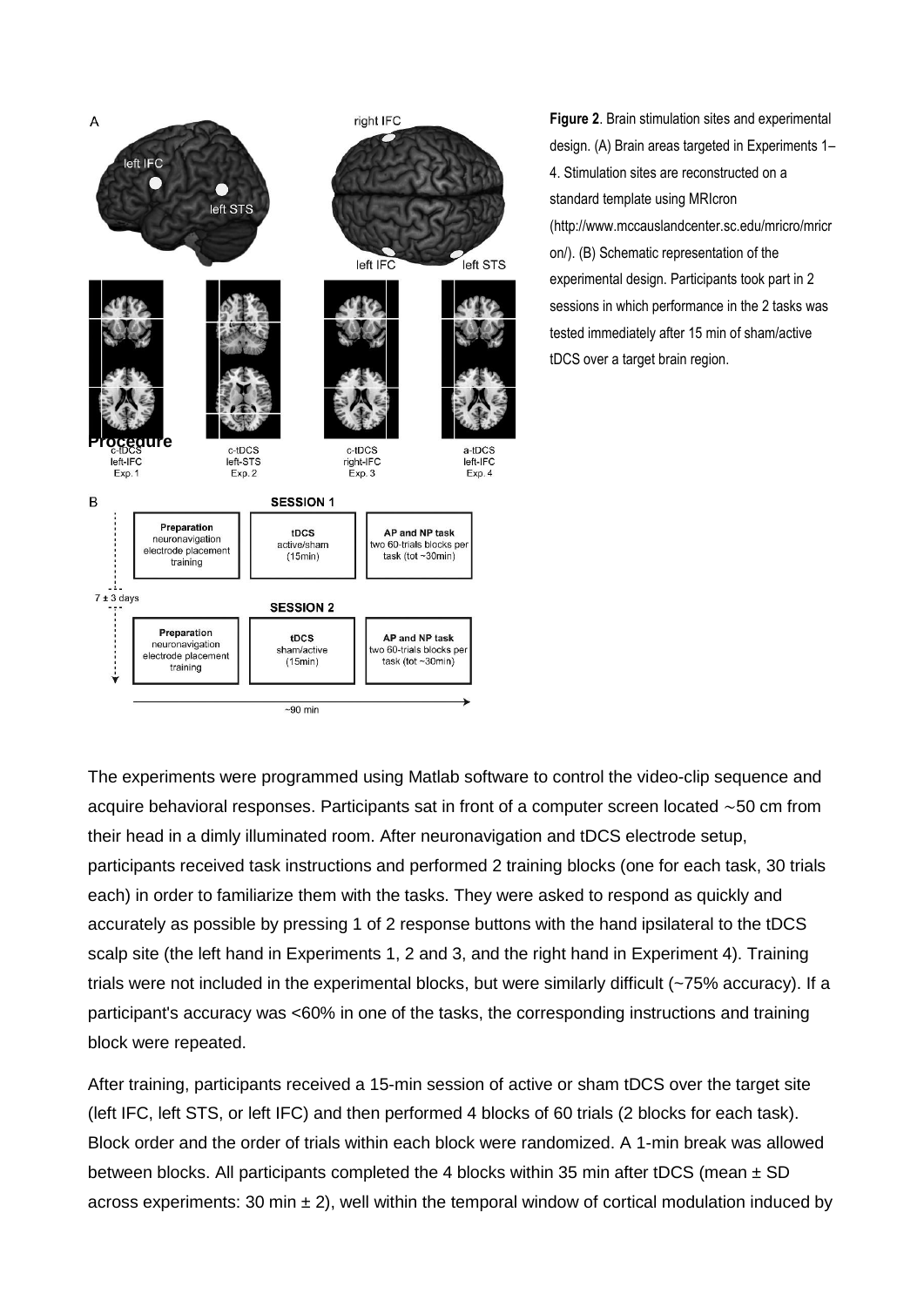active tDCS (Fig. 2B). Indeed, tDCS with a current density and duration comparable to those used in our study can alter neural activity for ~1 h (Nitsche and Paulus 2001; Nitsche 2003; Antal et al. 2004; Ardolino et al. 2005; Kuo et al. 2013; Horvath et al. 2015).

To test whether sham or active tDCS-induced different scalp sensations, at the end of each session, we asked participants to evaluate the discomfort caused by the stimulation using a 5-point Likert scale with 1 indicating "not unpleasant at all" and 5 indicating "extremely unpleasant."

#### **Data Analysis**

Behavioral data were processed off-line. For each task (AP, NP), tDCS condition (sham, active), and Experiments (1–4), we calculated measures of sensitivity (d′) and response bias (β) in accordance with signal detection theory (Macmillan and Creelman 1991; Stanislaw and Todorov 1999). For both tasks, the target objects/forms located in the left/bottom and right/upper parts of the scene were considered targets 1 and 2, respectively. Two types of responses were scored as correct: a "target 1" response to target 1 (hit), and a "target 2" response to target 2 (correct rejection). Two responses were scored as incorrect: a "target 2" response to target 1 (miss), and "target 1" response to target 2 (false alarm). A 3-way mixed analysis of variance (ANOVA) was performed on d′ and β with Task (2 levels: AP and NP) and Stimulation (2 levels: sham tDCS and active tDCS) as within-subjects factors and Experiment (4 levels: Exp. 1, Exp. 2, Exp. 3, and Exp. 4) as the between-subjects factor.

Response times (RTs) were extracted for each trial associated with a correct answer. RTs longer than 2 s were removed from the analysis (<1%). For each task and tDCS condition, we computed the median RTs as this measure is less sensitive to outlier values than the mean. RTs were analyzed with a Task  $\times$  Stimulation  $\times$  Experiment ANOVA.

The tDCS discomfort ratings collected at the end of each session were analyzed with a 2-way mixed ANOVA with Stimulation as a within-subjects factor and Experiment as a between-subjects factor.

In all the ANOVAs, post hoc comparisons were performed using Newman–Keuls tests to correct for multiple comparisons. Partial  $\eta^2$  was computed as a measure of effect size for the main effects and interactions, whereas repeated measures Cohen's d was computed for post hoc comparisons. The normal distribution assumption was checked for each dependent variable using Shapiro–Wilk tests. In all the ANOVAs, we checked for participants with outlier values deviating >3 SD from the group mean. When outliers were detected, we assured that the results of the ANOVA were not due to such participants by replicating the ANOVA effects after removal of these participants. When violations of normality were detected, we also computed Wilcoxon matched pair tests to confirm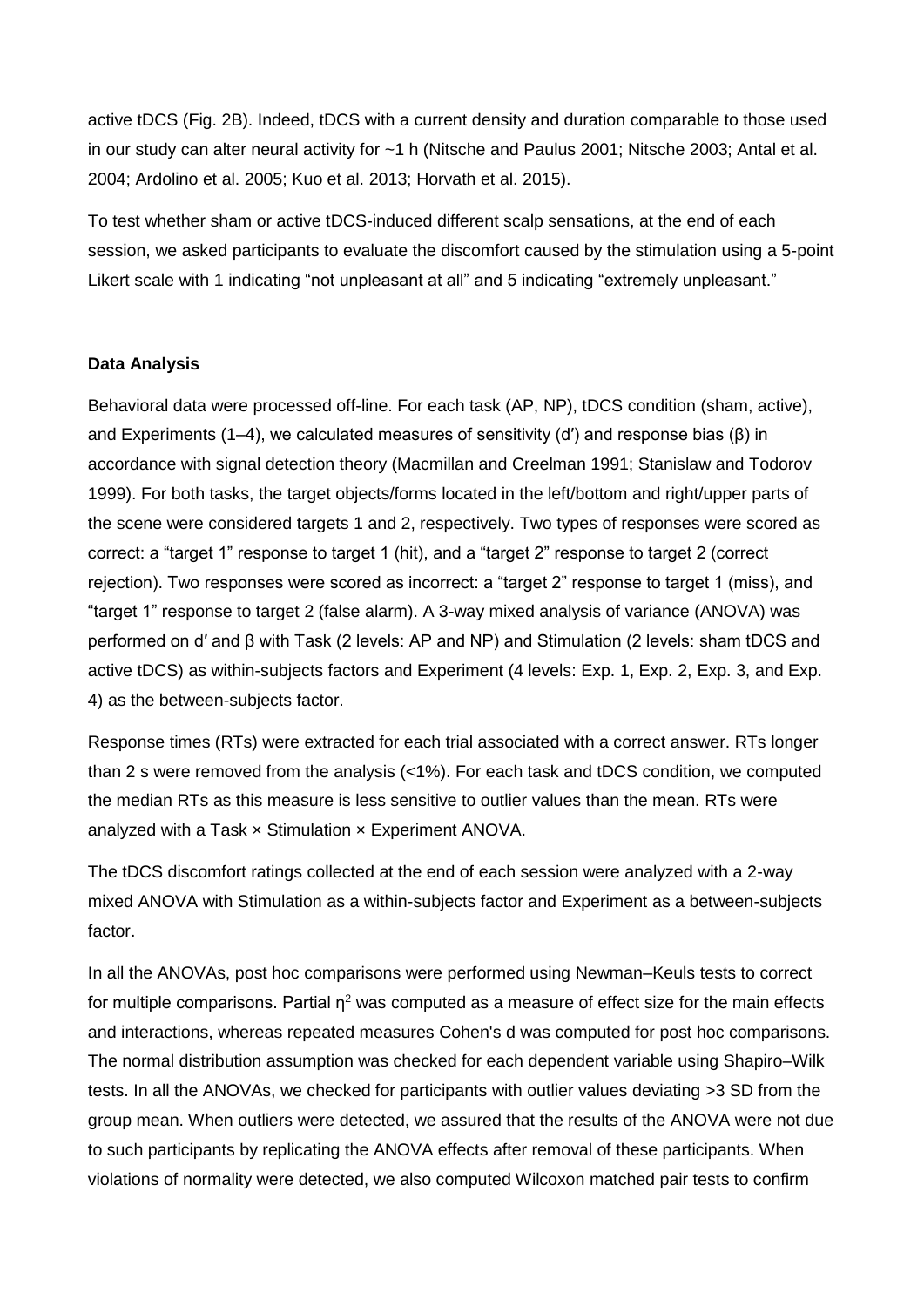critical comparisons using nonparametric analyses. Statistical analyses were carried out using STATISTICA 8.0 software (StatSoft, Inc.).

#### **Results**

#### **Task Sensitivity (d′)**

The Experiment × Task × Stimulation ANOVA conducted on d′ values revealed a significant 3-way interaction (F<sub>3,48</sub> = 3.83 P = 0.02, Partial  $\eta^2$  = 0.19) indicating that sensitivity in the 2 tasks was differentially modulated by active tDCS across the 4 experiments. No other effects were detected in the analysis (all  $F < 2.11$ , all  $P > 0.11$ ). To identify the source of the triple interaction, 2 separate Experiment × Stimulation ANOVAs were performed, one for each task.

The Experiment × Stimulation ANOVA conducted on d′ values from the AP task (Fig. 3) showed a significant 2-way interaction (F<sub>3,48</sub> = 7.95, P < 0.001, Partial  $\eta^2$  = 0.33) but no main effects (all F < 0.93, all P > 0.34). Post hoc analysis showed that, relative to sham c-tDCS (mean d'  $\pm$  SD: 1.64  $\pm$ 0.42), active c-tDCS of the left IFC in Experiment 1 robustly reduced AP sensitivity (1.31  $\pm$  0.59; P  $= 0.04$ , Cohen's d = 0.85). No similar effects were found in Experiments 2 and 3, suggesting that suppression of the left STS and the right IFC did not change AP sensitivity (all P > 0.42). In contrast, relative to sham a-tDCS (1.47  $\pm$  0.72), active a-tDCS of the left IFC in Experiment 4 strongly increased AP sensitivity  $(1.85 \pm 0.69; P = 0.006, Cohen's d = 1.07)$ .

We directly compared the influence of different types of tDCS on AP task sensitivity by computing an index of change in d′ (active tDCS–sham tDCS) in each of the 4 experiments (Fig. 4A). Mean index values in Experiment 1 were negative (mean difference index ± SD: −0.33 ± 0.39), indicating task interference after active c-tDCS over left IFC (see Fig. 4B for individual index difference values). They were also lower than the difference indexes in Experiments 2, 3, and 4 (all difference indexes  $> 0.07 \pm 0.44$ ; all P < 0.009, all Cohen's d  $> 0.97$ ). Mean index values in Experiment 4 were positive (0.38  $\pm$  0.36), indicating task enhancement after active a-tDCS over left IFC (see Fig. 4C for individual values). They were also greater than the difference indexes in Experiments 1 and 2 (all difference indexes  $< 0.08 \pm 0.30$ , all  $P < 0.05$ , all Cohen's d  $> 0.78$ ). Indexes were comparable in Experiments 3 and 4 ( $P = 0.92$ ). Thus, the reduction (Experiment 1) and increase (Experiment 4) in d′ values induced by active tDCS were large, as indicated by the effect sizes, and corresponded to changes of −20 and +26% relative to sham tDCS.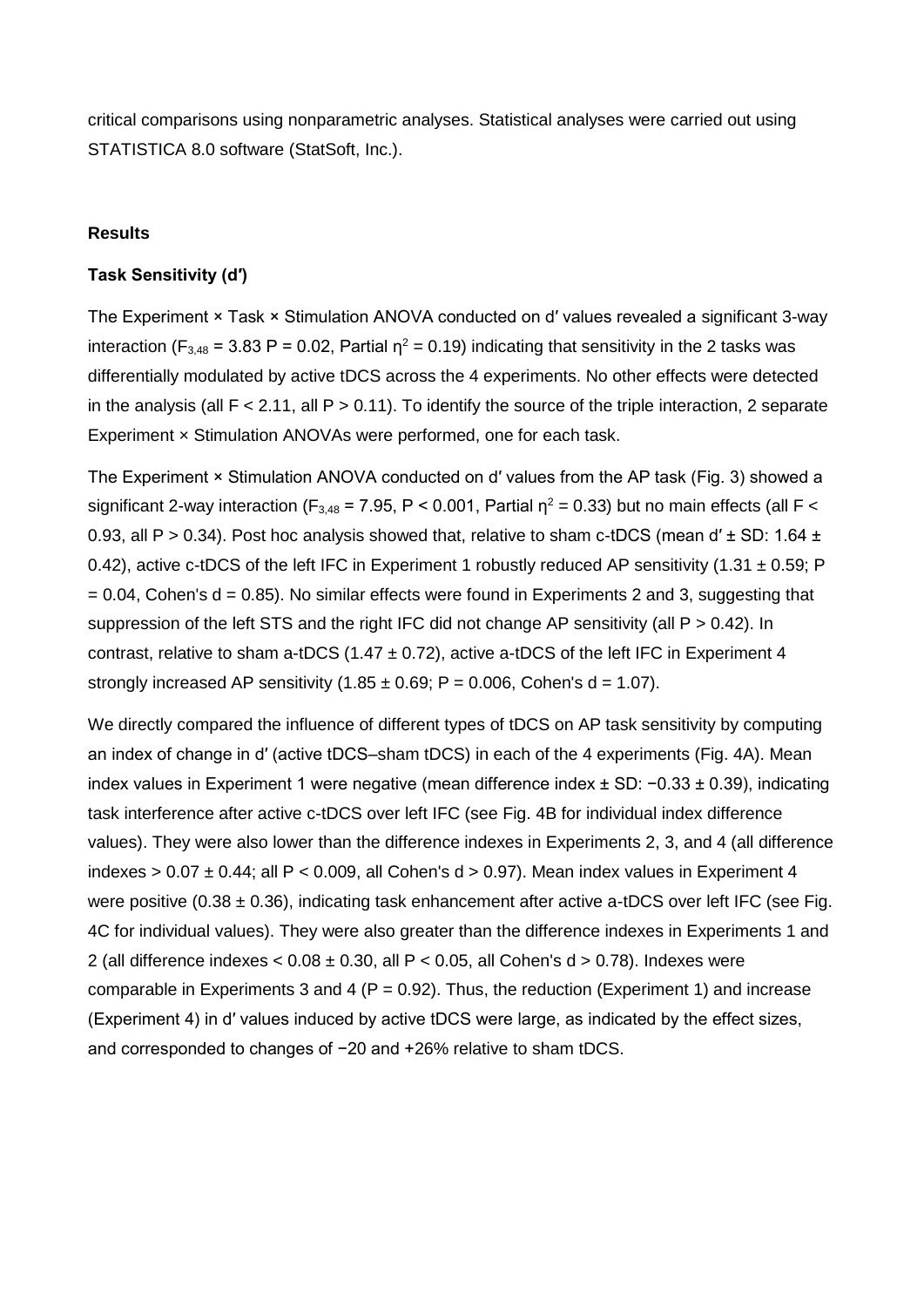

**Figure 3**. AP task sensitivity in Experiments 1–4. Dark gray and light gray columns indicate d′ values in the sham and active tDCS conditions, respectively. Suppression (Experiment 1) and excitation (Experiment 4) of the left IFC disrupted and boosted task sensitivity, respectively. No change in AP task sensitivity was found after suppression of the left STS (Experiment 2) or the left IFC (Experiment 3). Asterisks indicate significant post hoc comparisons (P < 0.05). Error bars denote standard error of the mean (SEM).

In summary, the analysis of the differential indexes further demonstrates the selectivity and robustness of the bidirectional influence of left IFC tDCS on the ability to predict others' actions.

To ensure that the modulatory effects of tDCS found in Experiments 1 and 4 influenced the ability to predict the outcomes of observed actions based on the processing of early kinematic cues, we conducted an additional control analysis. For these 2 critical experiments, we computed a measure of AP task sensitivity (d′) on a subsample of 60 AP videos (i.e., half of the total number of videos in the AP task) that showed only the initial 30–40% of the entire movement (i.e., displaying the initial phase of hand preshaping, well before the maximal grip aperture). Planned t-tests showed that relative to sham c-tDCS (1.60  $\pm$  0.46), active c-tDCS of the left IFC in Experiment one reduced AP sensitivity (1.20  $\pm$  0.60; P = 0.01, Cohen's d = 0.85), whereas, relative to sham a-tDCS (1.46  $\pm$ 0.72), active a-tDCS of the left IFC in Experiment 4 increased AP sensitivity (1.92  $\pm$  0.65; P = 0.004, Cohen's d = 0.98). These values corresponded to a d′ change of −25% in Experiment 1 and +31% in Experiment 4, suggesting reliable tDCS modulation of performance with this subsample of AP stimuli.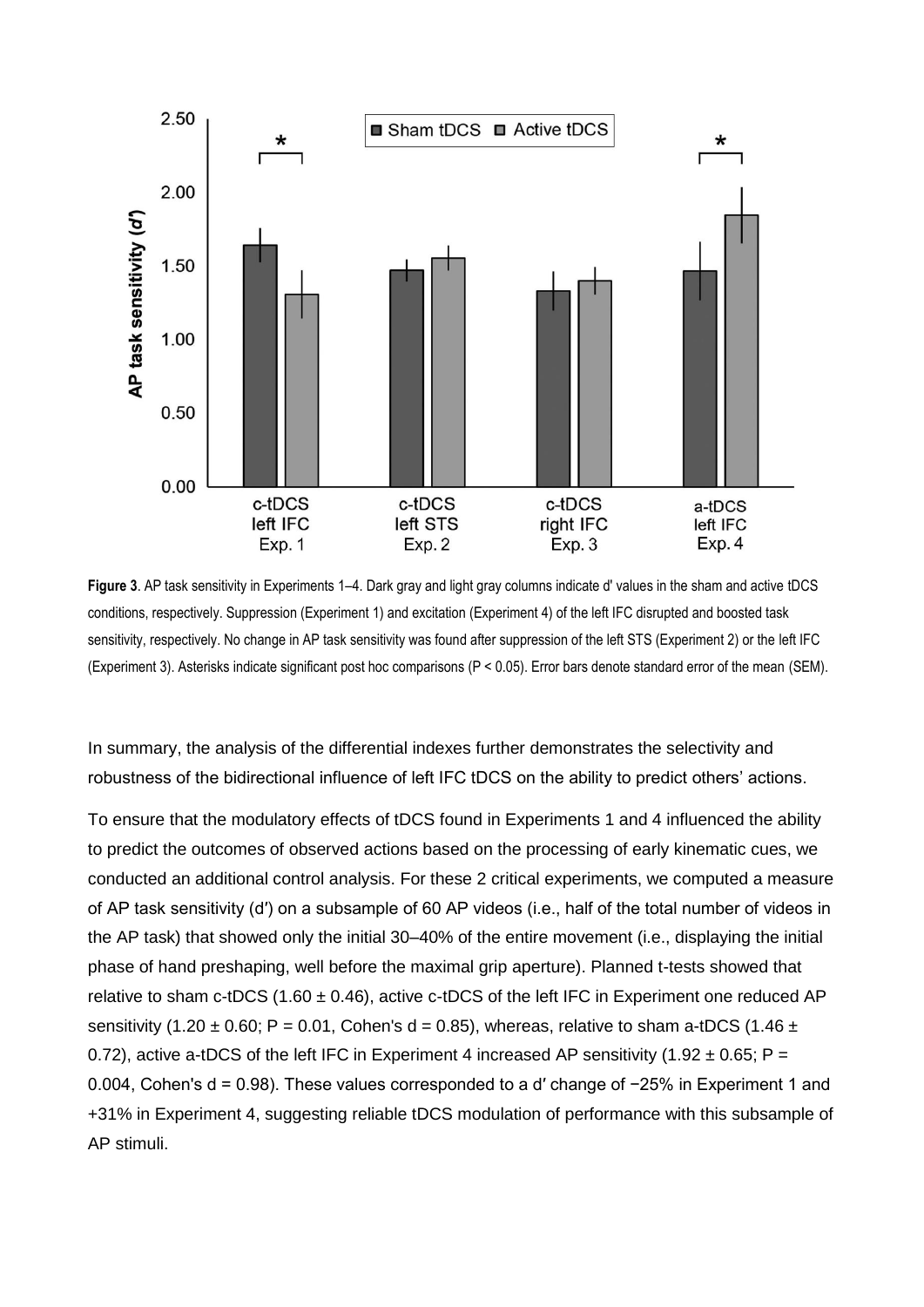

**Figure 4**. Changes in AP task sensitivity (active–sham tDCS). (A) Mean changes in Experiments 1– 4. When applied over the left IFC, active c-tDCS (Experiment 1) and a-tDCS (Experiment 4) brought about a reduction and an increase in AP task sensitivity, respectively. Asterisks indicate significant post hoc comparisons (P < 0.05). Error bars denote SEM. (B) Changes in the AP task sensitivity of individual participants in Experiment 1. (C) Changes in the AP task sensitivity of individual participants in Experiment 4.

The Experiment × Stimulation ANOVA conducted on the d' index for the NP task (Fig. 5) revealed no main effects or interactions (all  $F < 0.64$ , all  $P > 0.59$ ), thus indicating that active tDCS specifically affected AP but not NP task sensitivity.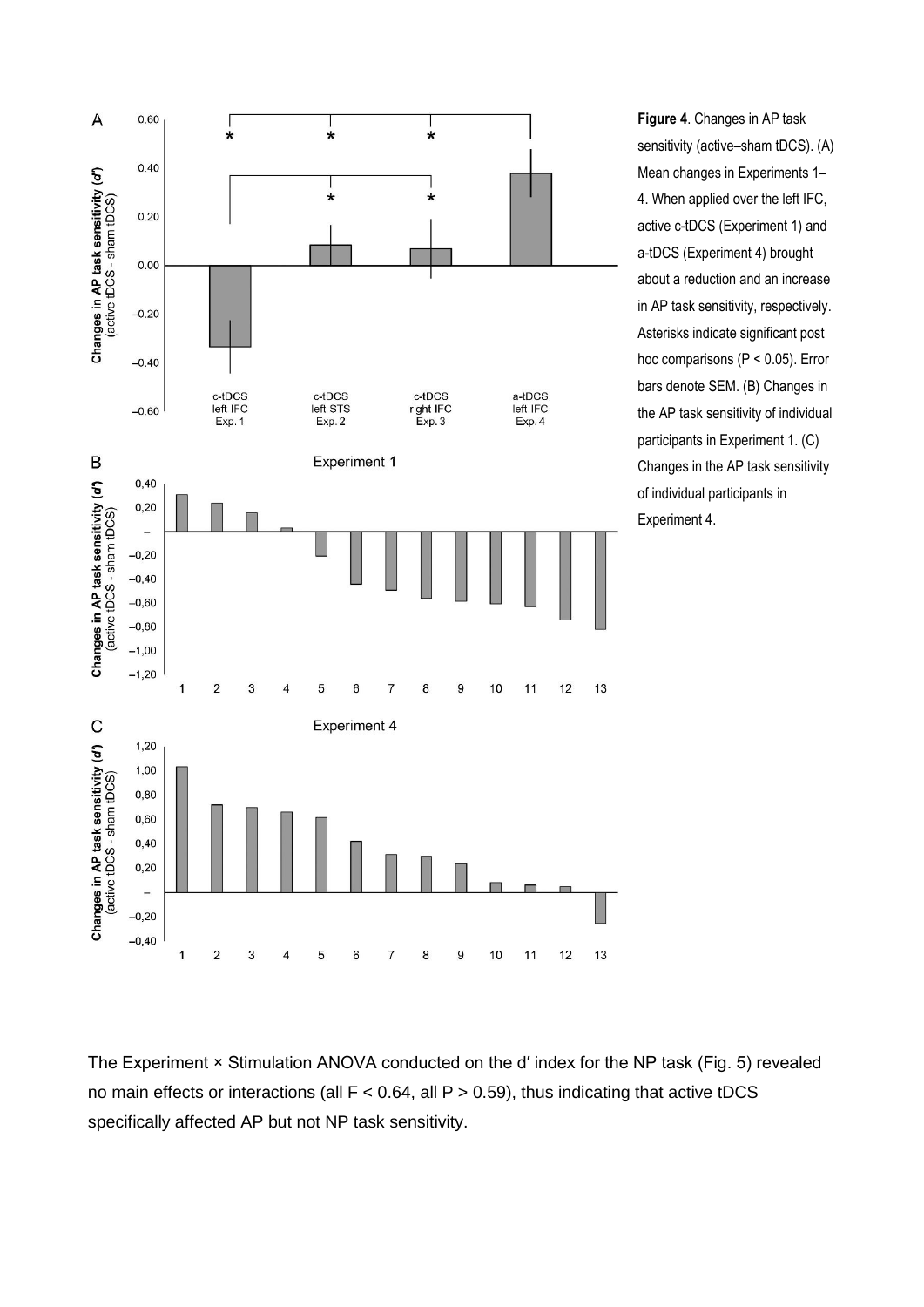

**Figure 5.** NP task Sensitivity in Experiments 1–4. Dark gray and light gray columns indicate d′ values in the sham and active tDCS conditions, respectively. No effects on NP task sensitivity were found. Error bars denote SEM.

Note that the tDCS effects on AP task sensitivity and the lack thereof on the NP task sensitivity were not due to outlier participants, as no participant had d' values (or a d' difference index) deviating 3 SD or more from the group mean. We also checked whether our findings were due to tDCS acting mostly on some outlier trials by performing an item analysis. Thus, for each trial, we computed a difference in accuracy (% of correct answer) between the sham and active tDCS session across participants. This was done for each task and experiment separately. In both tasks, no trial deviated 3 SD or more from the mean group difference. In summary, although there was variability in the magnitude of c-tDCS (Fig. 4B) and a-tDCS effects (Fig. 4C) across participants, the results at the group level were strong, as shown by large effect sizes, and not driven by outlier participants or outlier trials.

#### **Response Bias (β)**

The Experiment  $\times$  Task  $\times$  Stimulation ANOVA conducted on the  $\beta$  index showed no significant main effects or interactions (all  $F < 2.35$ , all  $P > 0.08$ ; Table 1). However, there were violations of normality in the distribution of β values (Shapiro–Wilk tests: P < 0.05). These were mostly due to one participant with β values deviating 3.15 SD from the group mean in one condition (active atDCS in the NP task) of Experiment 4. Removing this participant partially normalized the distribution of β values, but kept the results of the ANOVA nonsignificant (all F < 3.11, all P > 0.08).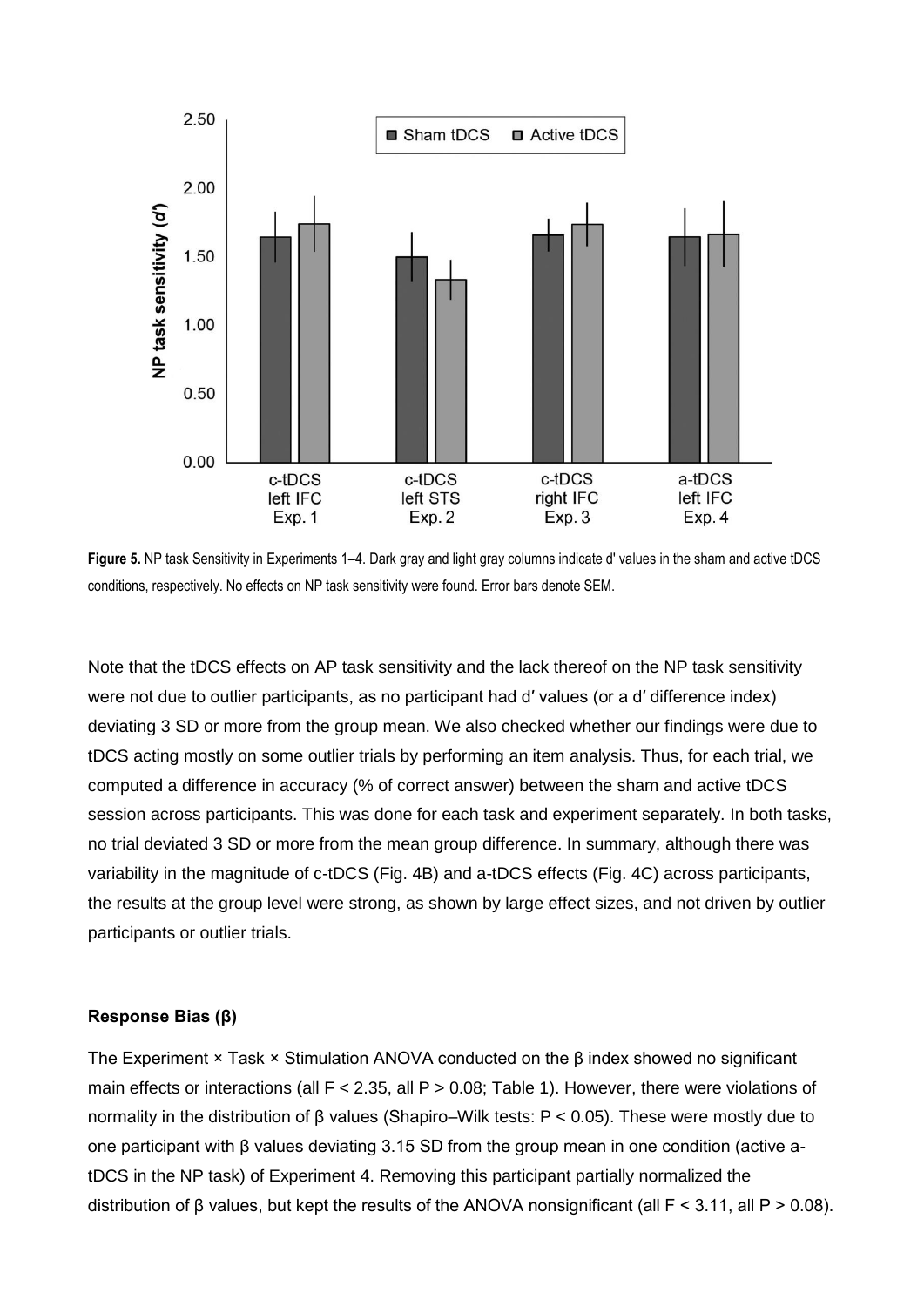Additionally, we used Wilcoxon matched pair tests on the entire sample to confirm that, relative to sham tDCS, active tDCS did not change response bias in the AP task (all P > 0.15) or the NP task (all P > 0.31) across experiments. In summary, manipulations of AON cortical excitability through active tDCS only affected task sensitivity, and did not change response bias.

|         | Exp. 1 c-tDCS left IFC |               | Exp. 2 c-tDCS left STS |               | Exp. 3 c-tDCS right IFC |                 | Exp. 4 a-tDCS left IFC |                 |
|---------|------------------------|---------------|------------------------|---------------|-------------------------|-----------------|------------------------|-----------------|
|         | <b>Sham</b>            | <b>Active</b> | <b>Sham</b>            | <b>Active</b> | <b>Sham</b>             | <b>Active</b>   | <b>Sham</b>            | <b>Active</b>   |
| AP task | $0.97 \pm 0.51$        | $0.94 + 0.54$ | $1.55 + 0.70$          | $1.30 + 0.54$ | $1.06 + 0.48$           | $1.04 \pm 0.43$ | $0.87 + 0.28$          | $0.75 \pm 0.45$ |
| NP task | $0.94 + 0.48$          | $0.99 + 0.65$ | $0.97 + 0.91$          | $0.75 + 0.45$ | $1.11 \pm 0.84$         | $0.90 + 0.60$   | $0.90 + 0.52$          | $1.39 + 1.91$   |

**Table 1.** Response bias (*β*) index (mean ± SD)

#### **Response Times**

The Experiment x Task x Stimulation ANOVA conducted on RTs showed a significant Experiment x Stimulation interaction (F<sub>3,48</sub> = 2.99, P = 0.04, Partial  $\eta^2$  = 0.16), but no other main effects or interactions (all  $F < 1.72$ , all  $P > 0.20$ ; see Table 2). The 2-way interaction was accounted for by faster RTs in the active tDCS session (RTs  $\pm$  SD: 376 ms  $\pm$  130) than in the sham tDCS session of Experiment 2 (470 ms  $\pm$  178; P = 0.014; Cohen's d = 0.71), indicating that c-tDCS over the left STS made participants respond faster in both the AP and NP tasks. No significant effects of active versus sham tDCS were found in the other experiments (all P > 0.24). It should be noted that the RT data in Experiment 3 (right IFC) slightly violated the normality assumption (Shapiro–Wilk test P < 0.05), possibly due to one participant with RTs deviating 3.03 SD from the group mean in one condition. Removing this participant corrected the violation of normality in that experiment (Shapiro–Wilk test, all P > 0.21), but did not change the Experiment  $\times$  Stimulation interaction (F<sub>3.47</sub>)  $= 2.93$ , P = 0.04, Partial  $\eta^2 = 0.16$ ). In addition, the critical post hoc comparison between sham and active tDCS in Experiment 2 remained significant ( $P = 0.016$ ), whereas the same comparisons were not significant in the other experiments (all  $P > 0.25$ ), a pattern of results that was further replicated using Wilcoxon matched pair tests on the entire sample of participants ( $P = 0.05$  and all  $P > 0.27$ , respectively).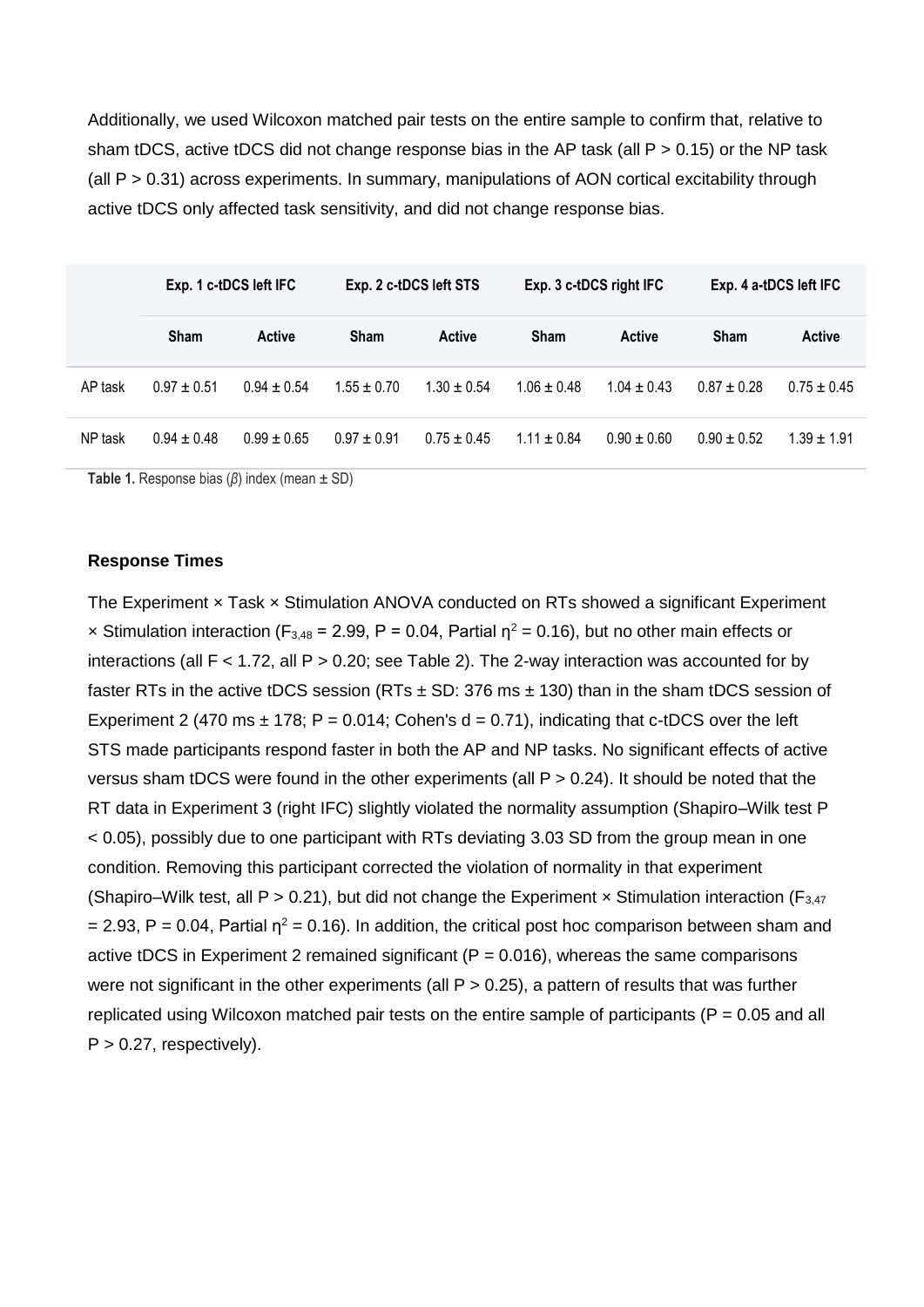|         | Exp. 1 c-tDCS left IFC |             | Exp. 2 c-tDCS left STS |               | Exp. 3 c-tDCS right IFC |               | Exp. 4 a-tDCS left IFC |               |
|---------|------------------------|-------------|------------------------|---------------|-------------------------|---------------|------------------------|---------------|
|         | <b>Sham</b>            | Active      | <b>Sham</b>            | <b>Active</b> | <b>Sham</b>             | <b>Active</b> | <b>Sham</b>            | <b>Active</b> |
| AP task | $462 + 142$            | $508 + 222$ | $470 \pm 178$          | $376 + 130$   | $433 + 115$             | $431 + 139$   | $452 + 112$            | $432 \pm 103$ |
| NP task | $440 + 138$            | $475 + 151$ | $460 \pm 165$          | $378 + 174$   | $445 \pm 117$           | $427 + 126$   | $457 + 128$            | $433 \pm 130$ |

**Table 2.** Response time (RTs) in ms (mean  $\pm$  SD)

We also calculated an index of the RT difference in each experiment by subtracting the RT in the sham tDCS session from the RT in the active tDCS session. The RT difference found in Experiment 2 (mean RTs ± SD: −88 ms ± 124) was more negative than the RT difference found in Experiment 1 (+40 ms  $\pm$  120; P = 0.008; Cohen's d = 1.05) and nonsignificantly more negative than the RT differences in Experiments 3 (−10 ms  $\pm$  80; P = 0.09; Cohen's d = 0.77) and 4 (−22 ms  $\pm$ 109; P =  $0.13$ ; Cohen's d =  $0.56$ ).

#### **Discomfort Ratings**

At the end of each session, we asked participants to rate the discomfort they felt during tDCS using a 5-point Likert scale. Discomfort ratings were very low, in keeping with the small size of the electrodes (Turi et al. 2014; Fertonani et al. 2015; Tang et al. 2016). Ratings were comparable across tDCS sessions and experiments, as suggested by the lack of any main effects or interactions in the Experiment  $\times$  Stimulation ANOVA (all  $F < 2.14$ , all  $P > 0.11$ ; Table 3).

| Exp. 1 c-tDCS left IFC |               |                 | Exp. 2 c-tDCS left STS |               | Exp. 3 c-tDCS right IFC |               | Exp. 4 a-tDCS left IFC |  |
|------------------------|---------------|-----------------|------------------------|---------------|-------------------------|---------------|------------------------|--|
| Sham                   | <b>Active</b> | Sham            | Active                 | <b>Sham</b>   | Active                  | Sham          | <b>Active</b>          |  |
| $1.54 \pm 0.66$        | $1.62 + 0.62$ | $1.15 \pm 0.38$ | $1.77 \pm 0.83$        | $1.54 + 0.66$ | $1.46 \pm 0.52$         | $1.62 + 0.65$ | $1.77 \pm 0.73$        |  |

**Table 3.** Ratings of subjective tDCS unpleasantness (mean ± SD)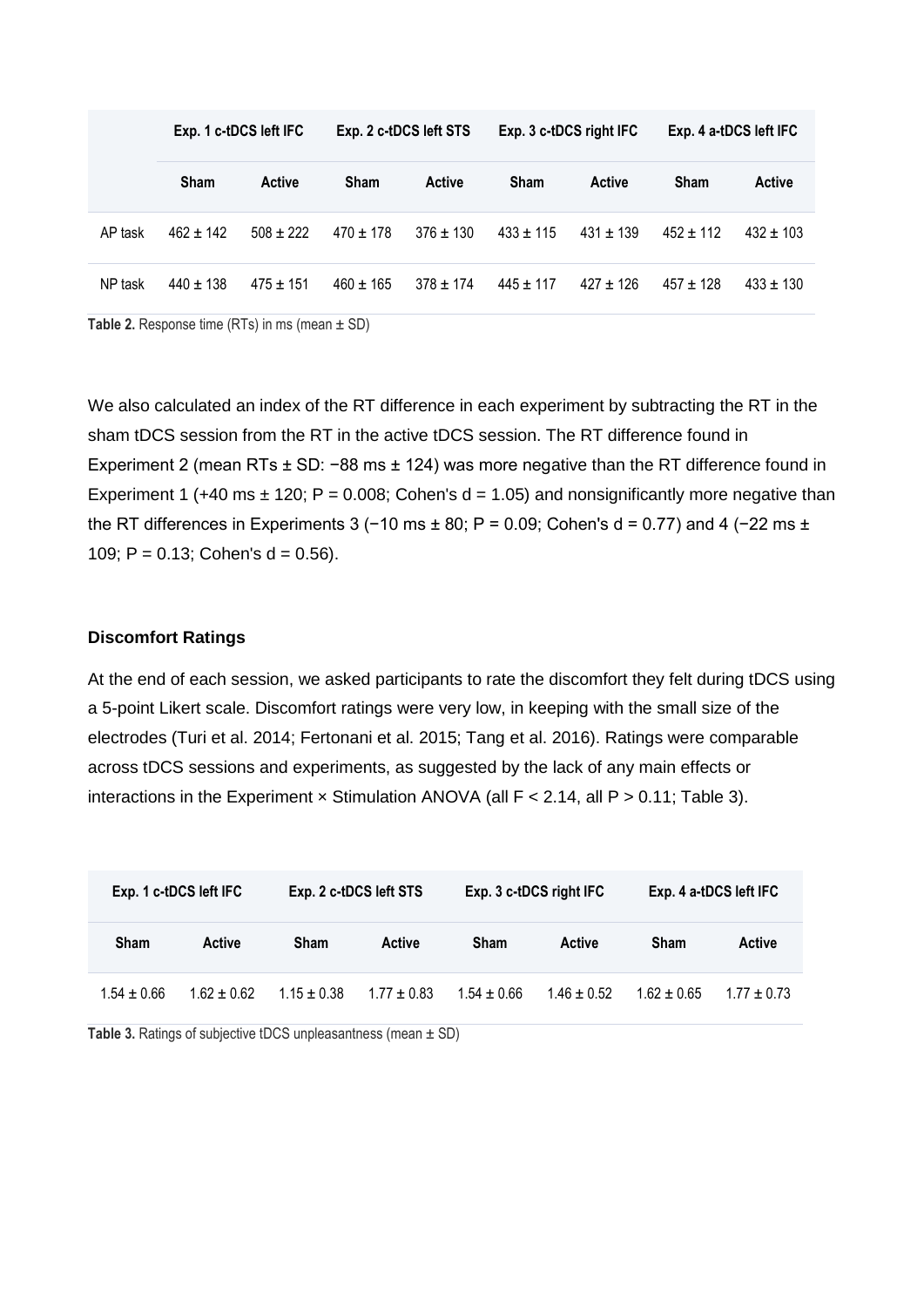# **Discussion**

In 4 different experiments, we used tDCS to induce polarity-dependent excitability changes (inhibitory for c-tDCS and excitatory for a-tDCS) (Nitsche and Paulus 2001; Antal et al. 2004; Ardolino et al. 2005; Nitsche et al. 2008; Kuo et al. 2013; Horvath et al. 2015) over 2 main nodes of the AON, namely, IFC and STS. We thus explored whether these regions play a causative role in AP, and whether any such role can be boosted or suppressed by exogenous manipulation of their functionality. In Experiment 1, we found that c-tDCS over the left IFC impaired AP task sensitivity (d′), compared with sham tDCS. No change in NP sensitivity was found. These results indicate that suppression of the left IFC selectively disrupted the ability to choose between possible goals/outcomes of a reaching-to-grasp action (i.e., which object was going to be grasped) that could be predicted based on kinematic cues (reaching direction and finger preshaping) shown in the initial phases of the observed action. No similar impairments in AP task sensitivity were observed in Experiments 2 and 3, which targeted the left STS and right IFC, respectively. Remarkably, in Experiment 4, an opposite behavioral effect—that is, enhanced sensitivity in the AP task—was obtained by a-tDCS excitation of the left IFC. No changes in the β index were found, indicating that tDCS-induced suppression and excitation of the IFC resulted in selective disruption and enhancement of AP task sensitivity, respectively. No significant changes in RTs were found in Experiment 1 or 4, thus ruling out that the observed effects were due to a speed-accuracy trade off. Finally, we found that disruption and enhancement of AP task sensitivity in Experiments 1 and 4 was detected even when testing performance with only those AP videos showing very early action kinematic cues (30–40% of the total movement).

From this complex set of results, we can draw 5 main conclusions: (1) the IFC is a crucial node of the AON involved in predicting the outcomes of observed hand actions based on early kinematic cues; (2) down- and up-regulation of left IFC excitability can hinder and boost AP abilities, respectively; (3) the critical involvement of the IFC in making predictions is specific for human actions, and does not extend to prediction of nonhuman movements; (4) prediction of right-hand actions relies on the left, not the right, IFC; and (5) motor (left IFC) more than visual (left STS) regions appear to be critical for AP.

#### **Functional Relevance of Motor versus Visual Nodes of the AON for AP**

We provide the first causal evidence that the IFC is involved not only in planning the execution of an upcoming action, but also in making predictions about the outcomes of observed actions. By optimally calibrating task difficulty through a series of behavioral pilot studies, we demonstrate that down-regulation (Experiment 1) and up-regulation (Experiment 4) of cortical excitability in the left IFC reduce and boost the ability to predict others' actions, respectively. These novel findings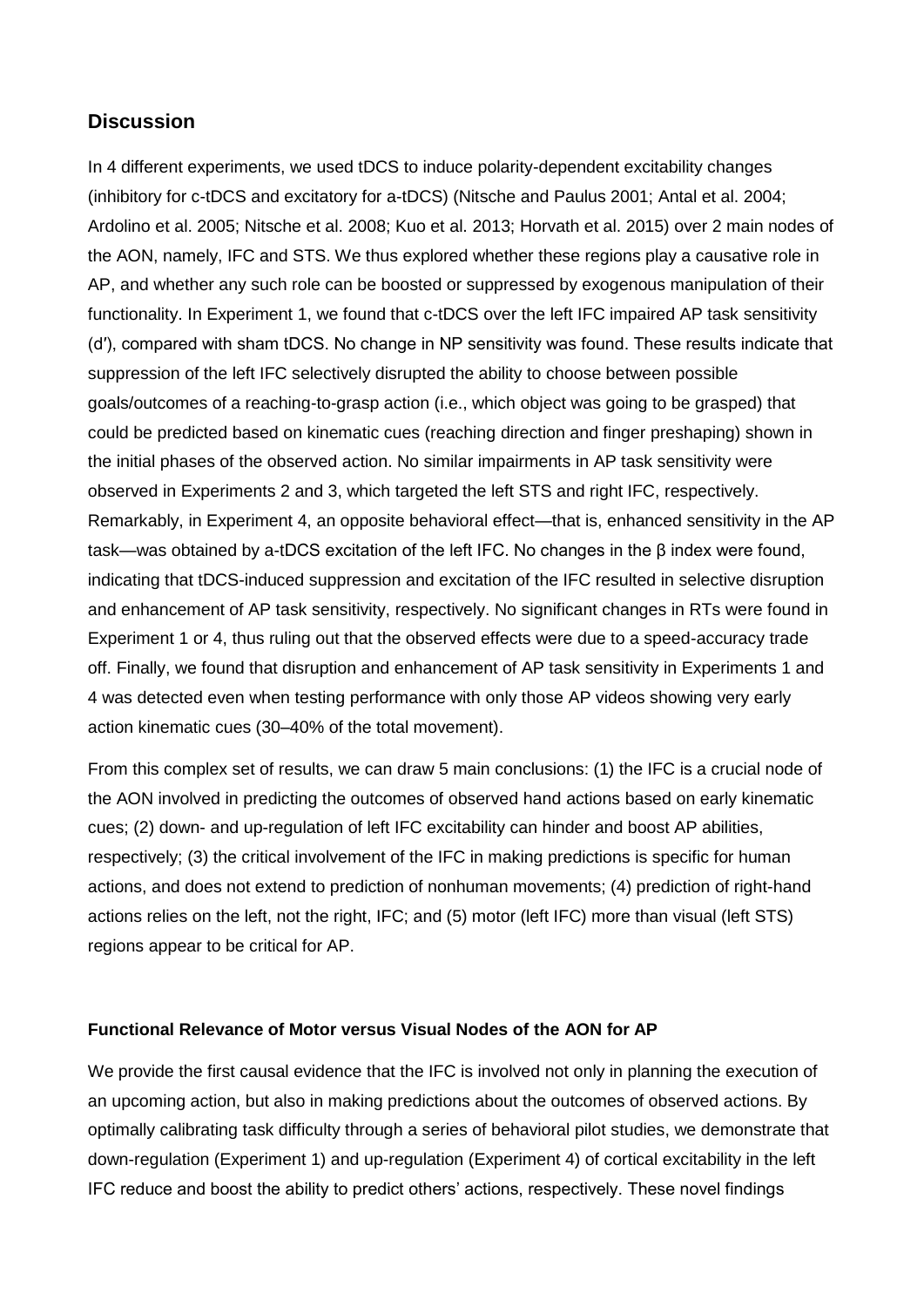provide strong support to theoretical models emphasizing that the IFC is a key node in the anticipatory neural network for the predictive coding of one's own and others actions (Prinz 1997; Blakemore and Decety 2001; Wolpert et al. 2003; Grush 2004; Wilson and Knoblich 2005; Kilner et al. 2007; Avenanti and Urgesi 2011; Brown et al. 2011; Avenanti et al. 2013a; Urgesi et al. 2014) and provide the first direct demonstration of the essential role of the IFC in making explicit predictions about others' actions.

Our findings complement previous causal evidence showing that brain lesions and noninvasive stimulation of the IFC can affect the ability: (1) to match/discriminate different actions/body postures (Urgesi et al. 2007; Pazzaglia et al. 2008; Cattaneo et al. 2010; Tidoni et al. 2013; Michael et al. 2014; Jacquet and Avenanti 2015; Paracampo et al. 2016); (2) to judge whether an observed action has been correctly performed (Pazzaglia et al. 2008; Nelissen et al. 2010); (3) to estimate the weight of a box seen being lifted (Pobric and Hamilton 2006); and (4) to perform/control the imitation of an observed action (Heiser et al. 2003; Catmur et al. 2009; Hogeveen et al. 2015). However, none of these previous studies tested whether the IFC (or the STS) is also critical for AP. Thus, our study goes beyond previous evidence by showing that the IFC is not only functionally relevant to recognition or imitation of others' actions, but also plays an essential causal role in AP.

Together with the recent study of Hogeveen et al. (2015) that addressed the neural bases of imitation control, our study is the first to show that off-line tDCS can affect the functioning of the AON. Hogeveen et al. (2015) found that a-tDCS over the right IFC (i.e., with anodal and cathodal electrodes over the FC6 and Cz scalp positions of the 10–20 system, respectively) improved performance in an imitation inhibition task and increased spontaneous imitation in a social interaction task. In contrast, a-tDCS did not change performance in a nonimitative inhibition task, suggesting that increasing excitability in the IFC selectively improves the control of imitation. Our study expands previous evidence by showing that: (1) c-tDCS and a-tDCS over the IFC can exert opposite behavioral influences; (2) tDCS can modulate not only motor (control of imitation) but also visual (AP) functions of the AON; and (3) stimulation of motor and visual nodes of the AON lead to a combination of anatomical and polarity specific effects, suggesting a division of labor within different AON regions during AP. It would also be worth considering that the use of relatively small active electrodes applied with an image-guided monocephalic montage might allow us to draw stronger neuroanatomical inferences about the causal role of the AON in behavior.

Although prior evidence suggested STS involvement in anticipatory action mechanisms (Perrett et al. 2009; Abreu et al. 2012; Makris and Urgesi 2015), we found no change in AP sensitivity after ctDCS over this region (see Experiment 2). This suggests that the role of STS in AP is less crucial than that of the IFC. On the one hand, our AP task required participants to predict the goal of an action, and the IFC, more so than STS, may be critical for goal processing (di Pellegrino et al.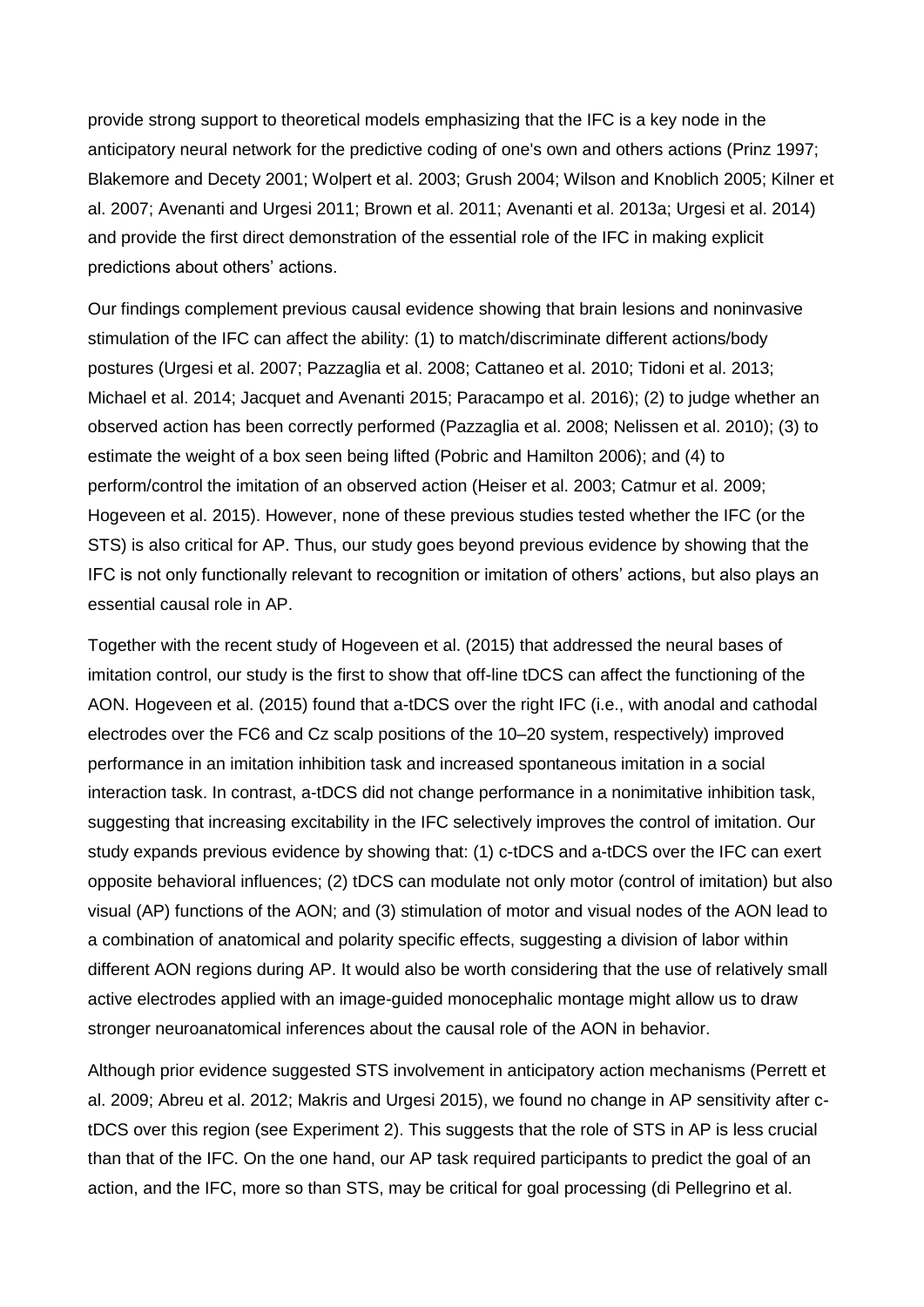1992; Gallese et al. 1996; Cattaneo et al. 2010; Rizzolatti et al. 2014; Jacquet and Avenanti 2015). On the other hand, our findings may appear to contradict brain stimulation and neuropsychological evidence that both the IFC and the STS may be critical for action perception (Saygin 2007; Pazzaglia et al. 2008; Kalénine et al. 2010; Avenanti and Urgesi 2011; van Kemenade et al. 2012; Tidoni et al. 2013; Avenanti et al. 2013b; Urgesi et al. 2014; Jacquet and Avenanti 2015).

Our AP task clearly differs from previous action perception tasks, as it requires participants to extrapolate, from limited visual cues, the outcome of an observed action (i.e., its goal/the object to be grasped) that is blocked from view. According to predictive coding theories (Kilner et al. 2007; Friston et al. 2011), action perception requires constant feedforward and feedback interactions between visual (STS) and frontal (IFC) regions, with the latter being involved in generating predictions about observed actions, and the former being involved in comparing predicted actions with incoming sensory input, so as to adjust the initial prediction. However, such a continuous comparison in the STS may not be fully instantiated in our AP task because video interruption limited sensory inflow. This distinctive feature of the AP task could explain why task sensitivity (i.e., the d′ index) was more affected by exogenous manipulations of the IFC than the STS—at variance with previous studies that tested action perception in full vision and found comparable sensitivity of action perception to both STS and IFC manipulations (Saygin 2007; Pazzaglia et al. 2008; Kalénine et al. 2010; van Kemenade et al. 2012; Tidoni et al. 2013; Avenanti et al. 2013b; Urgesi et al. 2014).

Interestingly, active c-tDCS in Experiment 2 reduced RTs relative to the sham c-tDCS condition. This hints at a beneficial effect of c-tDCS over the STS, in keeping with studies showing that decreasing cortical excitability in visual regions evokes compensatory mechanisms that can improve task performance (Antal et al. 2004; Pirulli et al. 2014). The RT reduction was observed in both tasks, indicating nonspecific improvements. It is likely that this RT effect was not due to a local tDCS effect on the STS, a region that typically shows selectivity for biological movements (Press 2011; Lingnau and Downing 2015), but involved a spreading of the tDCS effect to nearby interconnected middle temporal regions (e.g., hMT+/V5) that represent dynamic information independently from the biological or nonbiological nature of the stimulus (Antal et al. 2004; Lingnau and Downing 2015). Indeed, the location of the reference electrode may have induced a spread of cathodal current in a ventral direction from the STS to hMT+, and this region may have contributed to the observed effects. The nonspecific RT changes found in Experiment 2 stand in contrast with the task-specific accuracy changes found in Experiments 1 and 4, further suggesting distinct roles of visual and motor AON nodes in AP (see also Avenanti et al. 2013a). Taken together, previous studies and our present data allow us to draw 2 preliminary conclusions. First, during classical action perception tasks where the entire action is visible, both the STS and the IFC are functionally relevant to task performance (Avenanti et al. 2013b; Rizzolatti et al. 2014; Urgesi et al. 2014). In contrast, the IFC, but not the STS, plays an essential role in making accurate predictions about an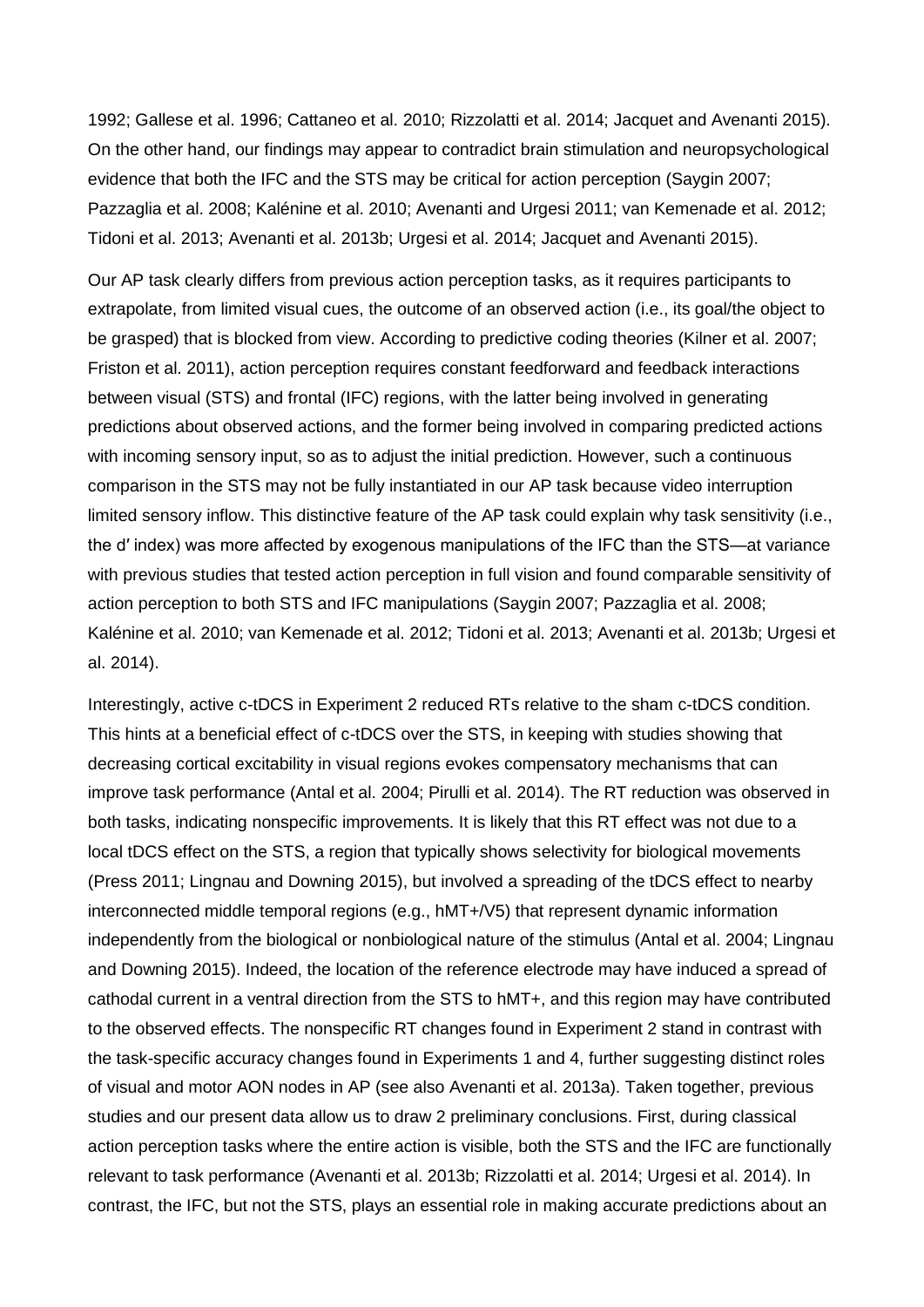action's outcome when, as in our AP task, limited information is provided. Second, brain stimulation over the STS may facilitate prediction of both human and nonhuman movements because of nonspecific effects, possibly involving visual motion-sensitive regions.

#### **Human Action Selectivity in the IFC**

The modulatory effects found in Experiments 1 and 4 were specific for the prediction of human actions, as c-tDCS and a-tDCS over the left IFC did not alter performance in the NP task, which was designed as a difficulty-matched control to assess prediction of nonhuman motion. This selectivity is in line with the notion that the AON responds more to the observation of human movement than nonhuman movement (Press 2011). This tuning refers both to body form and kinematic profile. For example, reduced activation in the AON was found when participants saw humans moving with a nonhuman kinematics (Dayan et al. 2007; Casile et al. 2010). Moreover, interference with the IFC impairs perception (Candidi et al. 2008) and motor resonance with possible, but not biomechanically impossible, human body movements (Avenanti et al. 2007). Relevant to the present study, seeing human actions activates the anterior node of the AON more than seeing nonhuman movements—including movements of geometrical stimuli (Kessler et al. 2006; Engel et al. 2008), inanimate objects (Costantini et al. 2005; Oberman et al. 2005), humanoid robots (Tai et al. 2004; Chaminade et al. 2010), and virtual hands (Perani et al. 2001), even when all movements are matched for kinematic profile. While all the above studies indicate greater IFC sensitivity for human actions than for nonhuman movements, they cannot distinguish whether the IFC is only necessary for predicting human actions. Indeed, the same sector of the IFC that is involved in action perception is also recruited during predictions of abstract event sequences (Schubotz and von Cramon 2004). These studies suggest that the predictive properties of the IFC are not limited to human actions, but extend to event prediction in general, and thus reflect domain-general processes (Schubotz 2007; Press and Cook 2015).

Our study provides novel insight into this issue by showing that altering cortical excitability in the left IFC affects the ability to predict the outcomes of human actions, but not the outcomes of nonhuman movements. Importantly, during the NP task participants were required to predict movements of an articulated geometrical form with a spatial trajectory resembling that of the reaching hand in the AP task. Moreover, the form changed its geometrical configuration during the approaching phase in order to fit 1 of the 2 target objects, a process analogous to the finger preshaping in the AP clips. Yet, only the hand appeared to be and moved as a biological entity. Although it can be safely assumed that moving hands in the AP task were more familiar than geometrical forms in the NP task (Press and Cook 2015), it is worth noting that the 2 tasks were matched in difficulty based on a series of pilot studies with a large sample of participants. Thus, the fact that tDCS failed to induce changes in NP task sensitivity cannot be due to ceiling or floor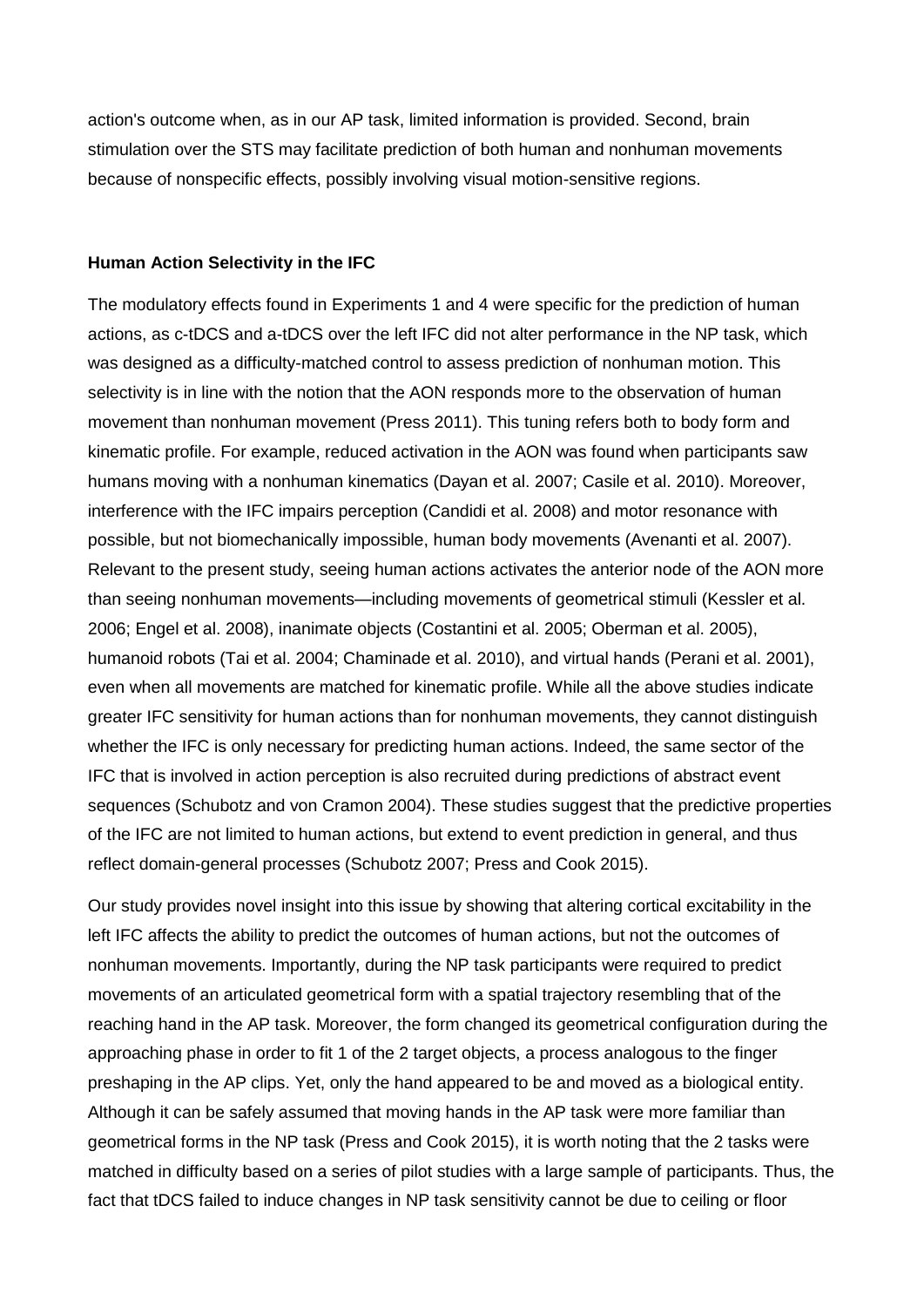effects (see Pobric and Hamilton 2006; Tidoni et al. 2013). Our data provide causal evidence that the frontal node of the AON is tuned to human actions, and suggest that motor activations during nonhuman event prediction may reflect an outflow of neural activity into the motor system that is not essential for making an accurate prediction.

The AP task required participants to predict the goal of the action (i.e., which object would be grasped) on the basis of kinematic cues (reaching direction, finger preshaping) observed in the initial phase. Thus, our study does not clarify whether the IFC could rely on a prediction of the future trajectory of the movement (i.e., where the hand will end up) to identify a goal that is blocked from view. To shed light on this point, future studies could investigate whether IFC modulation affects the ability to predict the end-state of intransitive actions. Also, it remains unclear whether IFC modulation could affect processing of reaching direction, finger preshaping or both. Dorsal and ventral sectors of the premotor cortex play critical roles in motor control for reaching movements and grasping movements, respectively (Davare et al. 2006; Hoshi and Tanji 2007). Thus, future studies could orthogonally manipulate these 2 action components to test whether the left IFC and dorsal premotor cortices maintain similar divisions of labor during AP.

In principle, tDCS may have also affected visuo-spatial processing of targets, that is, processing of their location or their geometrical properties, which would suggest specific grips. However, target objects were shown in full view for the entire duration of every clip (i.e., 1500–3000 ms) and it is unlikely that tDCS of premotor regions would have affected perceptual processing of nonvisually degraded material (Avenanti et al. 2013b; Uithol et al. 2015). Moreover, spatial processing of targets was also required in the NP task, because the 2 targets were placed in distinct spatial locations and suggested different end-state configurations of the moving form. This suggests that tDCS mainly modulated prediction of (human) action-related information rather than visual processing of targets.

#### **A Lateralization of AP in the IFC?**

Another issue we addressed in our study deals with the differential roles of the left IFC and the right IFC in AP. We found that only left IFC manipulation (in Experiments 1 and 4) but not right IFC manipulation (in Experiment 3) affected task performance. These data may suggest a left hemisphere lateralization in AP. However, it should be noted that only right-hand actions were shown in the AP task, and our sample was limited to right-handers. Although AON activity is bilaterally distributed (van Overwalle and Baetens 2009; Borgomaneri et al. 2012, 2015; Grosbras et al. 2012), studies have shown a gradient of lateralization which depends on the laterality of the body part involved in the observed action, as well as the observers' hand preference. In particular, during observation of right-hand actions, AON activation of right-handers tends to be stronger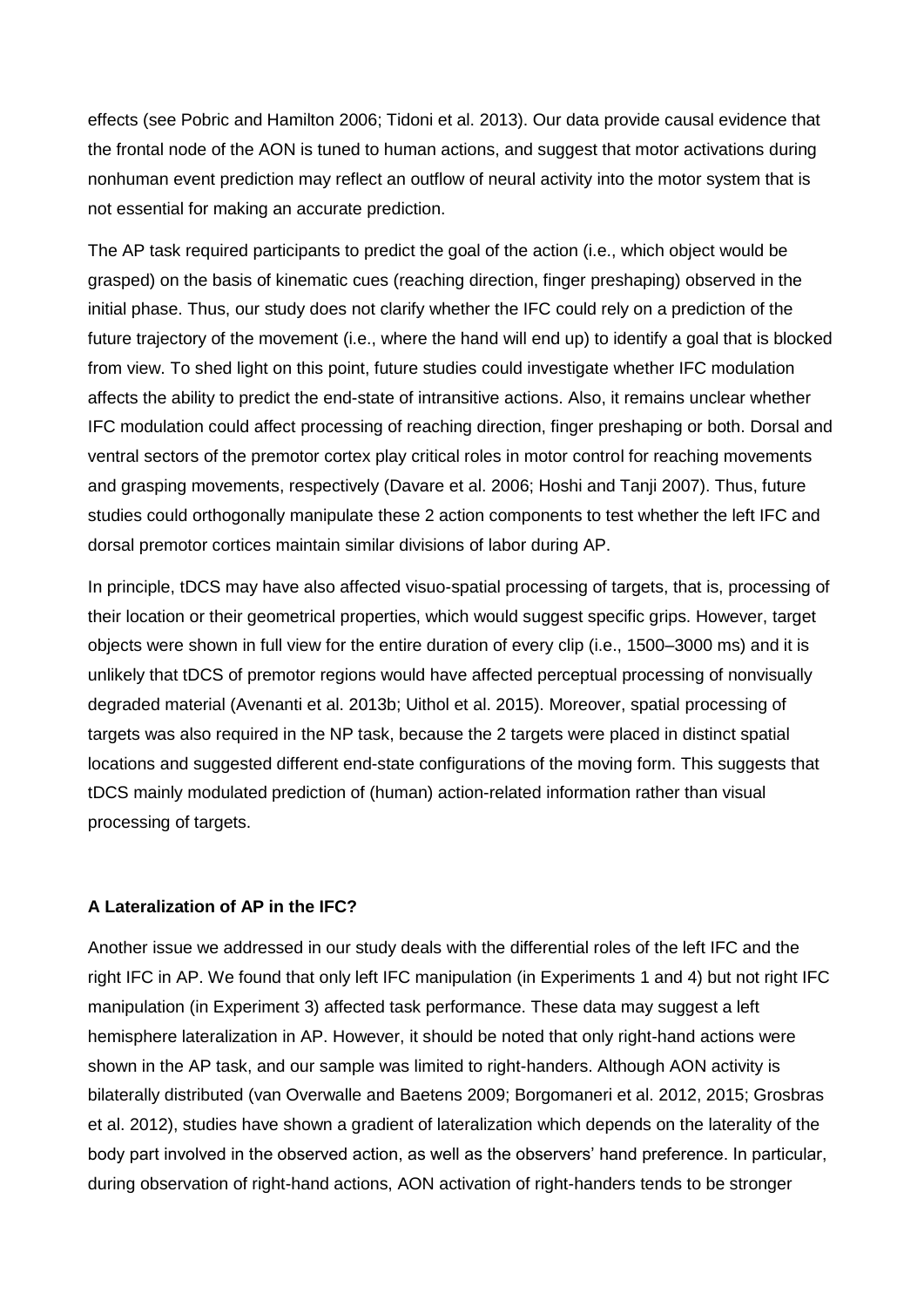(Aziz-Zadeh et al. 2002; van Schie et al. 2004; Shmuelof and Zohary 2005; Gazzola and Keysers 2009; Cabinio et al. 2010; Caspers et al. 2010) and can be detected earlier (Ortigue et al. 2010) in the left, relative to the right, hemisphere. Such (partial) lateralization may account for the observed effects. Further studies will test whether suppression of activity in the left or the right IFC alters the ability to predict left hand actions both in right- and left-handers.

Because our AP task was optimized to show early kinematic cues of grasping (e.g., the preshaping of the right index finger and thumb), the AP stimuli depicted the mesial aspect of the actors' right arm, and the forward reaching movement of the actor went from the right to the left side of the screen, resulting in leftward visual motion for the viewer. Studies have suggested an asymmetry in the motor control of leftward versus rightward movements with fronto-parietal regions in the right hemisphere controlling leftward movements (Fujii et al. 1998; Mattingley et al. 1998; Neggers et al. 2007). Our results may appear in contrast with this asymmetry, as we found that stimulation of the left IFC but not the right IFC modulated performance in the AP task. However, the aforementioned asymmetry pertains to the direction of performed actions, whereas the leftward motion in our AP movies is only due to the viewer's perspective, while the actors actually moved their hand in a forward direction. However, future studies might use different actions and test additional movement directions to fully address the issue of IFC laterality in AP.

Although only the left IFC (but not the left STS or the right IFC) seems to be critical for our AP task, it is worth noting that tDCS can modulate the excitability of distant interconnected regions (Boros et al. 2008; Nitsche et al. 2008; Avenanti et al. 2012). Thus, it is entirely possible that other interconnected frontal (e.g., dorsal premotor cortex; see Stadler et al. 2012; Makris and Urgesi 2015) or parietal (e.g., inferior parietal or somatosensory; Caspers et al. 2010; Valchev et al. 2015, 2016) regions of the AON may have contributed to the observed effects. For example, Stadler et al. (2012) have implicated the dorsal premotor cortex in the ability to detect timing incongruities between predicted and observed actions.

#### **Conclusions**

Predictive coding theories posit that the brain is a machine evolved to reduce any discrepancy between what is expected and what actually happens (i.e., prediction error) when acting and interacting with others. In keeping with these theories, our current findings emphasize the active role of the frontal node of the AON in the predictive coding of others' actions. Our findings fit with recent evidence supporting predictive coding in frontal regions when processing action language (García and Ibáñez 2016), action intentionality (Koster-Hale and Saxe 2013; Hesse et al. 2016), and others' decisions (Koster-Hale and Saxe 2013; Ibañez et al. 2016; Melloni et al. 2016). Importantly, our experimental design allowed us to demonstrate that changes in the excitability of a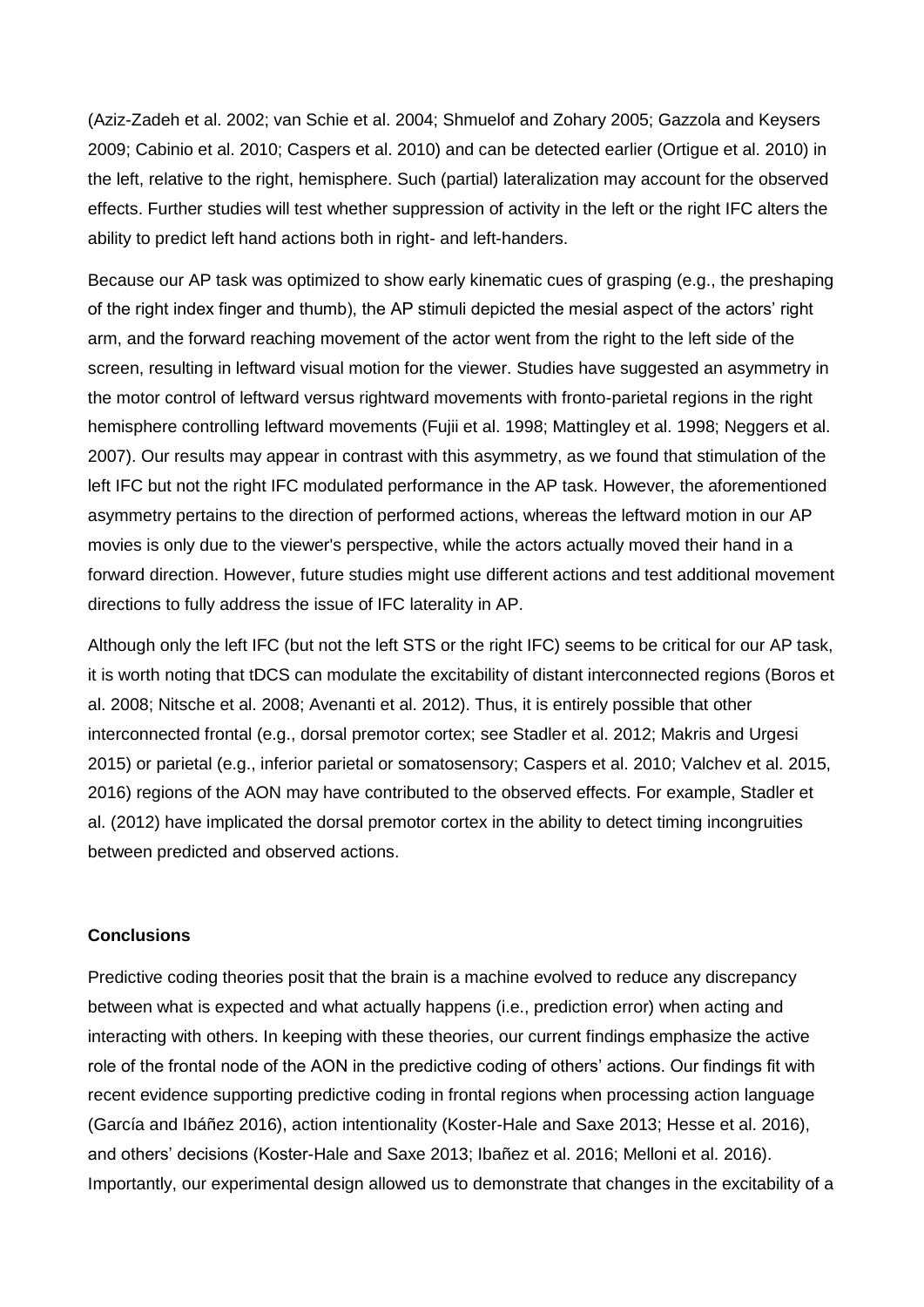specific region within the AON bring about impairment or enhancement of the ability to predict the outcomes of human actions, depending on the polarity of stimulation. This result indicates that tDCS represents an important tool not only for disrupting human performance, but also for improving it.

It should be considered that we found a performance enhancement in healthy neurotypical participants. Atypical or patient populations may present different baseline levels of cortical excitability, and additional factors might interact with the efficacy and direction of stimulation effects (Krause and Cohen Kadosh 2014). Nevertheless, our study may have therapeutic value (e.g., in people with defective social prediction abilities, such as those with autism spectrum disorders or with impaired action perception due to a lesion affecting the AON), and implications for neuroenhancement (e.g., in healthy people who need to improve their prediction skills for professional reasons, like elite athletes of competitive and cooperative sports). Therefore, future studies should carefully assess clinical and applied potentialities of AON stimulation with tDCS.

**Notes:** We thank Brianna Beck for proofreading the manuscript. Conflict of Interest: None declared.

**Authors' Contributions:** A.A. came up with the study concept and designed the experiments; L.A., R.P., and E.T. performed the experiments; A.A., L.A., and R.P., analyzed the data; A.A., R.P., L.A., E.T., and S.M.A. wrote the manuscript.

**Funding:** The Ministero della Salute [Bando Ricerca Finalizzata Giovani Ricercatori 2010, grant number GR-2010–2319335], Cogito Foundation [Research project 2013, grant number R-117/13; and Research project 2014, grant number 14-139-R], Ministero Istruzione, Università e Ricerca [Futuro in Ricerca 2012, grant number RBFR12F0BD], and BIAL Foundation [Boursaries 2016–18, grant number 298/16] awarded to A.A.

# **References**

Abreu AM, Macaluso E, Azevedo RT, Cesari P, Urgesi C, Aglioti SM. 2012. Action anticipation beyond the action observation network: a functional magnetic resonance imaging study in expert basketball players. Eur J Neurosci. 35:1646–1654.

Aglioti SM, Cesari P, Romani M, Urgesi C. 2008. Action anticipation and motor resonance in elite basketball players. Nat Neurosci. 11:1109–1116.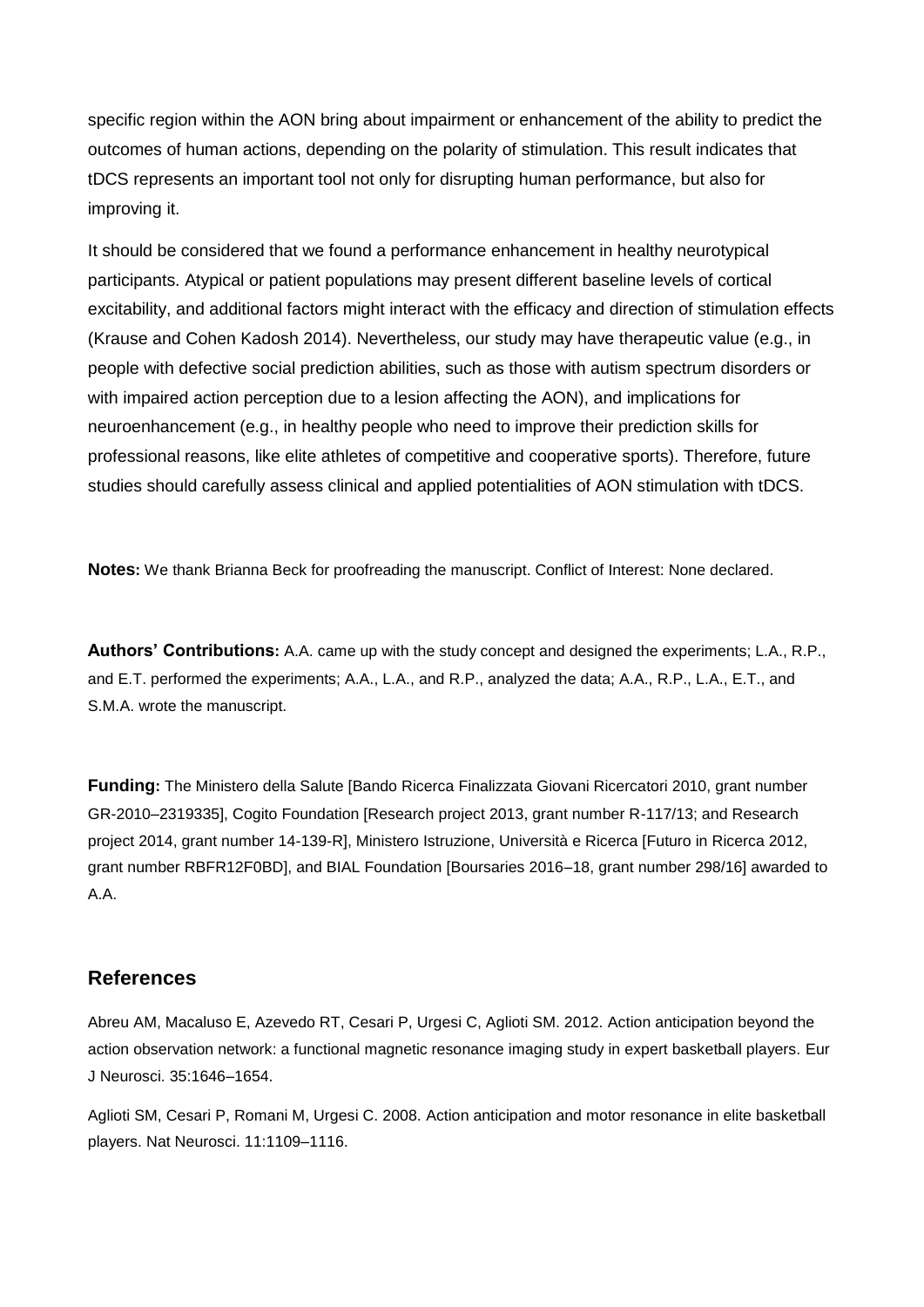Ambrus GG, Al-moyed H, Chaieb L, Sarp L, Antal A, Paulus W. 2012. The fade-in – short stimulation – fade out approach to sham tDCS – reliable at 1 mA for naïve and experienced subjects, but not investigators. Brain Stimul. 5:499–504.

Amoruso L, Sedeño L, Huepe D, Tomio A, Kamienkowski J, Hurtado E, Cardona JF, Álvarez González MÁ, Rieznik A, Sigman M, et al. . 2014. Time to tango: expertise and contextual anticipation during action observation. Neuroimage. 98:366–385.

Antal A, Nitsche MA, Kruse W, Kincses TZ, Hoffmann K-P, Paulus W. 2004. Direct current stimulation over V5 enhances visuomotor coordination by improving motion perception in humans. J Cogn Neurosci. 16:521– 527.

Ardolino G, Bossi B, Barbieri S, Priori A. 2005. Non-synaptic mechanisms underlie the after-effects of cathodal transcutaneous direct current stimulation of the human brain. J Physiol. 568:653–663.

Avenanti A, Annela L, Serino A. 2012. Suppression of premotor cortex disrupts motor coding of peripersonal space. Neuroimage. 63:281–288.

Avenanti A, Annella L, Candidi M, Urgesi C, Aglioti SM. 2013a. Compensatory plasticity in the action observation network: virtual lesions of STS enhance anticipatory simulation of seen actions. Cereb Cortex. 23:570–580.

Avenanti A, Bolognini N, Maravita A, Aglioti SM. 2007. Somatic and motor components of action simulation. Curr Biol. 17:2129–2135.

Avenanti A, Candidi M, Urgesi C. 2013b. Vicarious motor activation during action perception: beyond correlational evidence. Front Hum Neurosci. 7:185.

Avenanti A, Minio-Paluello I, Sforza A, Aglioti SM. 2009. Freezing or escaping? Opposite modulations of empathic reactivity to the pain of others. Cortex. 45:1072–1077.

Avenanti A, Urgesi C. 2011. Understanding 'what' others do: mirror mechanisms play a crucial role in action perception. Soc Cogn Affect Neurosci. 6:257–259.

Aziz-Zadeh L, Maeda F, Zaidel E, Mazziotta J, Iacoboni M. 2002. Lateralization in motor facilitation during action observation: a TMS study. Exp Brain Res. 144:127–131.

Balser N, Lorey B, Pilgramm S, Stark R, Bischoff M, Zentgraf K, Williams AM, Munzert J. 2014. Prediction of human actions: expertise and task-related effects on neural activation of the action observation network. Hum Brain Mapp. 35:4016–4034.

Bertini C, Leo F, Avenanti A, Làdavas E. 2010. Independent mechanisms for ventriloquism and multisensory integration as revealed by theta-burst stimulation. Eur J Neurosci. 31:1791–1799.

Blakemore SJ, Decety J. 2001. From the perception of action to the understanding of intention. Nat Rev Neurosci. 2:561–567.

Bolognini N, Olgiati E, Rossetti A, Maravita A. 2010. Enhancing multisensory spatial orienting by brain polarization of the parietal cortex. Eur J Neurosci. 31:1800–1806.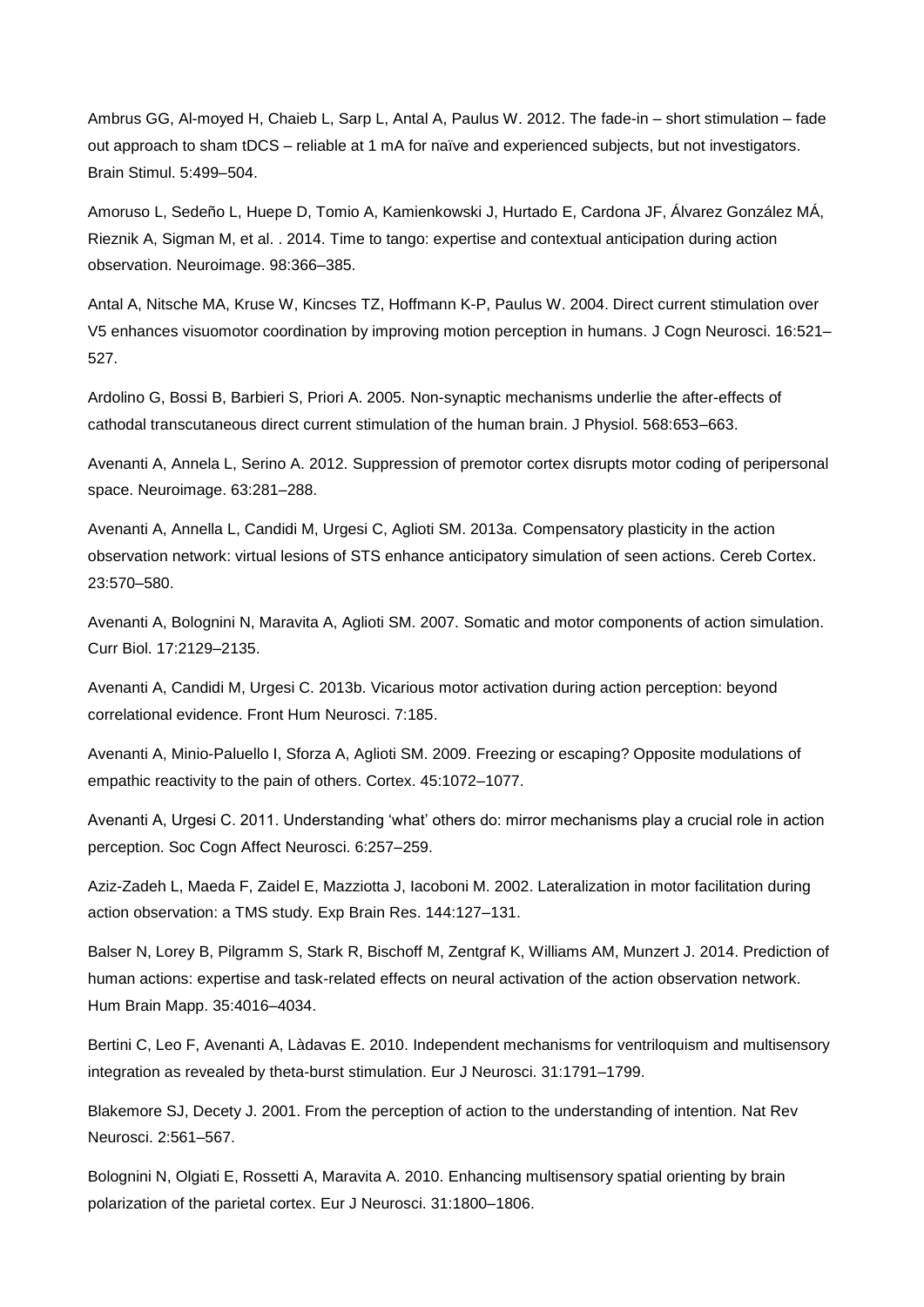Borgomaneri S, Gazzola V, Avenanti A. 2012. Motor mapping of implied actions during perception of emotional body language. Brain Stimul. 5:70–76.

Borgomaneri S, Gazzola V, Avenanti A. 2015. Transcranial magnetic stimulation reveals two functionally distinct stages of motor cortex involvement during perception of emotional body language. Brain Struct Funct. 220:2765–2781.

Boros K, Poreisz C, Münchau A, Paulus W, Nitsche MA. 2008. Premotor transcranial direct current stimulation (tDCS) affects primary motor excitability in humans. Eur J Neurosci. 27:1292–1300.

Borroni P, Montagna M, Cerri G, Baldissera F. 2005. Cyclic time course of motor excitability modulation during the observation of a cyclic hand movement. Brain Res. 1065:115–124.

Brown H, Friston K, Bestmann S. 2011. Active inference, attention, and motor preparation. Front Psychol. 2:218.

Brunoni AR, Amadera J, Berbel B, Volz MS, Rizzerio BG, Fregni F. 2011. A systematic review on reporting and assessment of adverse effects associated with transcranial direct current stimulation. Int J Neuropsychopharmacol. 14:1133–1145.

Cabinio M, Blasi V, Borroni P, Montagna M, Iadanza A, Falini A, Cerri G. 2010. The shape of motor resonance: right- or left-handed? Neuroimage. 51:313–323.

Candidi M, Urgesi C, Ionta S, Aglioti SM. 2008. Virtual lesion of ventral premotor cortex impairs visual perception of biomechanically possible but not impossible actions. Soc Neurosci. 3:388–400.

Carducci F, Brusco R. 2012. Accuracy of an individualized MR-based head model for navigated brain stimulation. Psychiatry Res. 203:105–108.

Casile A, Dayan E, Caggiano V, Hendler T, Flash T, Giese MA. 2010. Neuronal encoding of human kinematic invariants during action observation. Cereb Cortex. 20:1647–1655.

Caspers S, Zilles K, Laird AR, Eickhoff SB. 2010. ALE meta-analysis of action observation and imitation in the human brain. Neuroimage. 50:1148–1167.

Catmur C, Walsh V, Heyes C. 2009. Associative sequence learning: the role of experience in the development of imitation and the mirror system. Philos Trans R Soc Lond B Biol Sci. 364:2369–2380.

Cattaneo L, Sandrini M, Schwarzbach J. 2010. State-dependent TMS reveals a hierarchical representation of observed acts in the temporal, parietal, and premotor cortices. Cereb Cortex. 20:2252–2258.

Chaminade T, Zecca M, Blakemore S-J, Takanishi A, Frith CD, Micera S, Dario P, Rizzolatti G, Gallese V, Umiltà MA. 2010. Brain response to a humanoid robot in areas implicated in the perception of human emotional gestures. PLoS One. 5:e11577.

Cogiamanian F, Marceglia S, Ardolino G, Barbieri S, Priori A. 2007. Improved isometric force endurance after transcranial direct current stimulation over the human motor cortical areas. Eur J Neurosci. 26:242–249.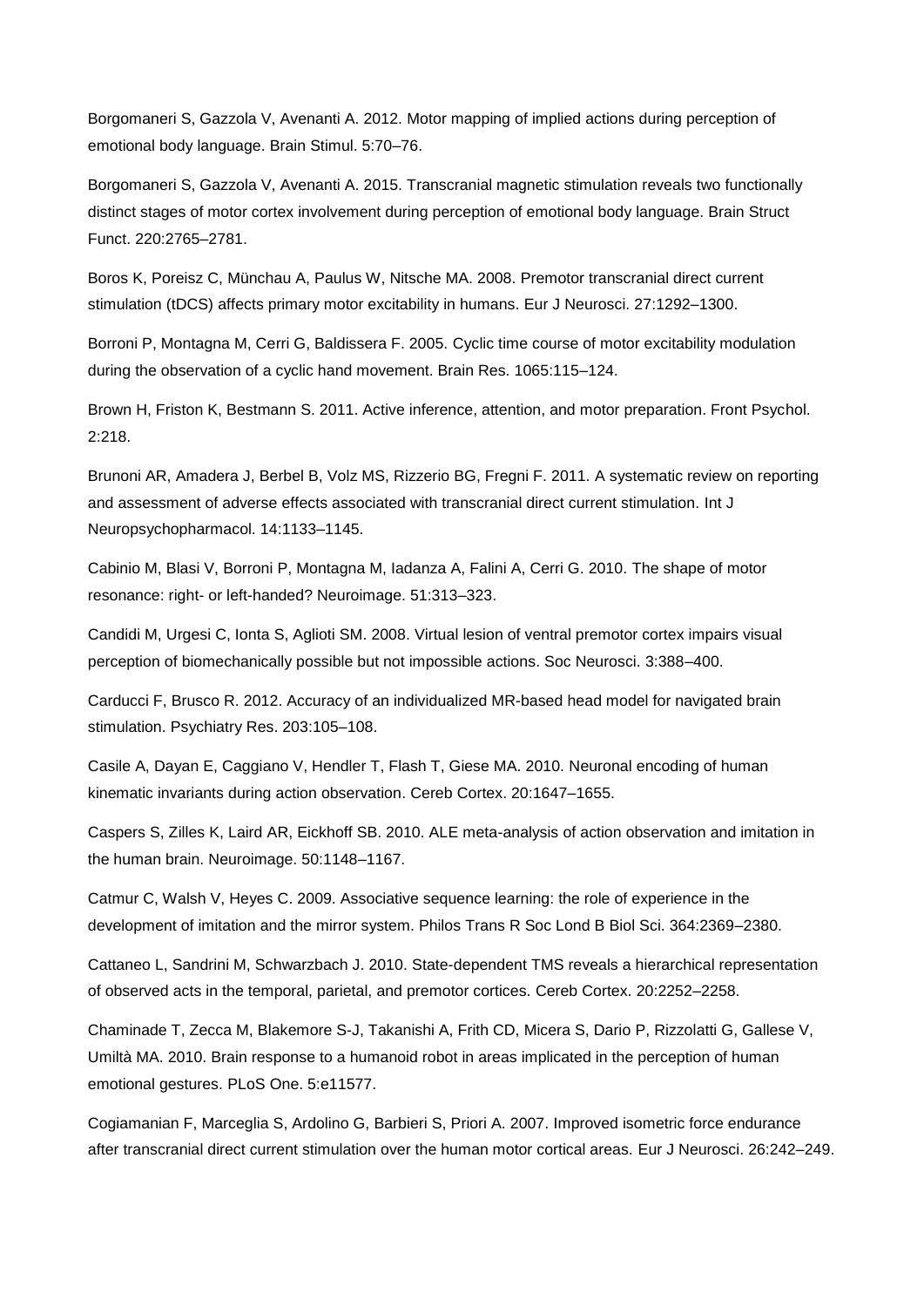Costantini M, Galati G, Ferretti A, Caulo M, Tartaro A, Romani GL, Aglioti SM. 2005. Neural systems underlying observation of humanly impossible movements: An fMRI study. Cereb Cortex. 15:1761–1767.

Davare M, Andres M, Cosnard G, Thonnard J-L, Olivier E. 2006. Dissociating the role of ventral and dorsal premotor cortex in precision grasping. J Neurosci. 26:2260–2268.

Dayan E, Casile A, Levit-Binnun N, Giese MA, Hendler T, Flash T. 2007. Neural representations of kinematic laws of motion: evidence for action-perception coupling. Proc Natl Acad Sci USA. 104:20582–20587.

di Pellegrino G, Fadiga L, Fogassi L, Gallese V, Rizzolatti G. 1992. Understanding motor events: a neurophysiological study. Exp brain Res. 91:176–180.

Engel A, Burke M, Fiehler K, Bien S, Rosler F. 2008. How moving objects become animated: the human mirror neuron system assimilates non-biological movement patterns. Soc Neurosci. 3:368–387.

Faul F, Erdfelder E, Lang A-G, Buchner A. 2007. G\*Power: a flexible statistical power analysis program for the social, behavioral, and biomedical sciences. Behav Res Methods. 39:175–191.

Fertonani A, Ferrari C, Miniussi C. 2015. What do you feel if I apply transcranial electric stimulation ? Safety, sensations and secondary induced effects. Clin Neurophysiol. 126:2181–2188.

Fogassi L, Ferrari PF, Gesierich B, Rozzi S, Chersi F, Rizzolatti G. 2005. Parietal lobe: from action organization to intention understanding. Science. 308:662–667.

Friston K, Mattout J, Kilner J. 2011. Action understanding and active inference. Biol Cybern. 104:137–160.

Fujii N, Mushiake H, Tanji J. 1998. An oculomotor representation area within the ventral premotor cortex. Proc Natl Acad Sci USA. 95:12034–12037.

Gallese V, Fadiga L, Fogassi L, Rizzolatti G. 1996. Action recognition in the premotor cortex. Brain. 119:593–609.

Gandiga PC, Hummel FC, Cohen LG. 2006. Transcranial DC stimulation (tDCS): a tool for double-blind sham-controlled clinical studies in brain stimulation. Clin Neurophysiol. 117:845–850.

Gangitano M, Mottaghy FM, Pascual-Leone A. 2004. Modulation of premotor mirror neuron activity during observation of unpredictable grasping movements. Eur J Neurosci. 20:2193–2202.

García AM, Ibáñez A. 2016. A touch with words: dynamic synergies between manual actions and language. Neurosci Biobehav Rev. 68:59–95.

Gazzola V, Keysers C. 2009. The observation and execution of actions share motor and somatosensory voxels in all tested subjects: single-subject analyses of unsmoothed fMRI data. Cereb Cortex. 19:1239– 1255.

Gazzola V, Rizzolatti G, Wicker B, Keysers C. 2007. The anthropomorphic brain: the mirror neuron system responds to human and robotic actions. Neuroimage. 35:1674–1684.

Grosbras MH, Beaton S, Eickhoff SB. 2012. Brain regions involved in human movement perception: a quantitative voxel-based meta-analysis. Hum Brain Mapp. 33:431–454.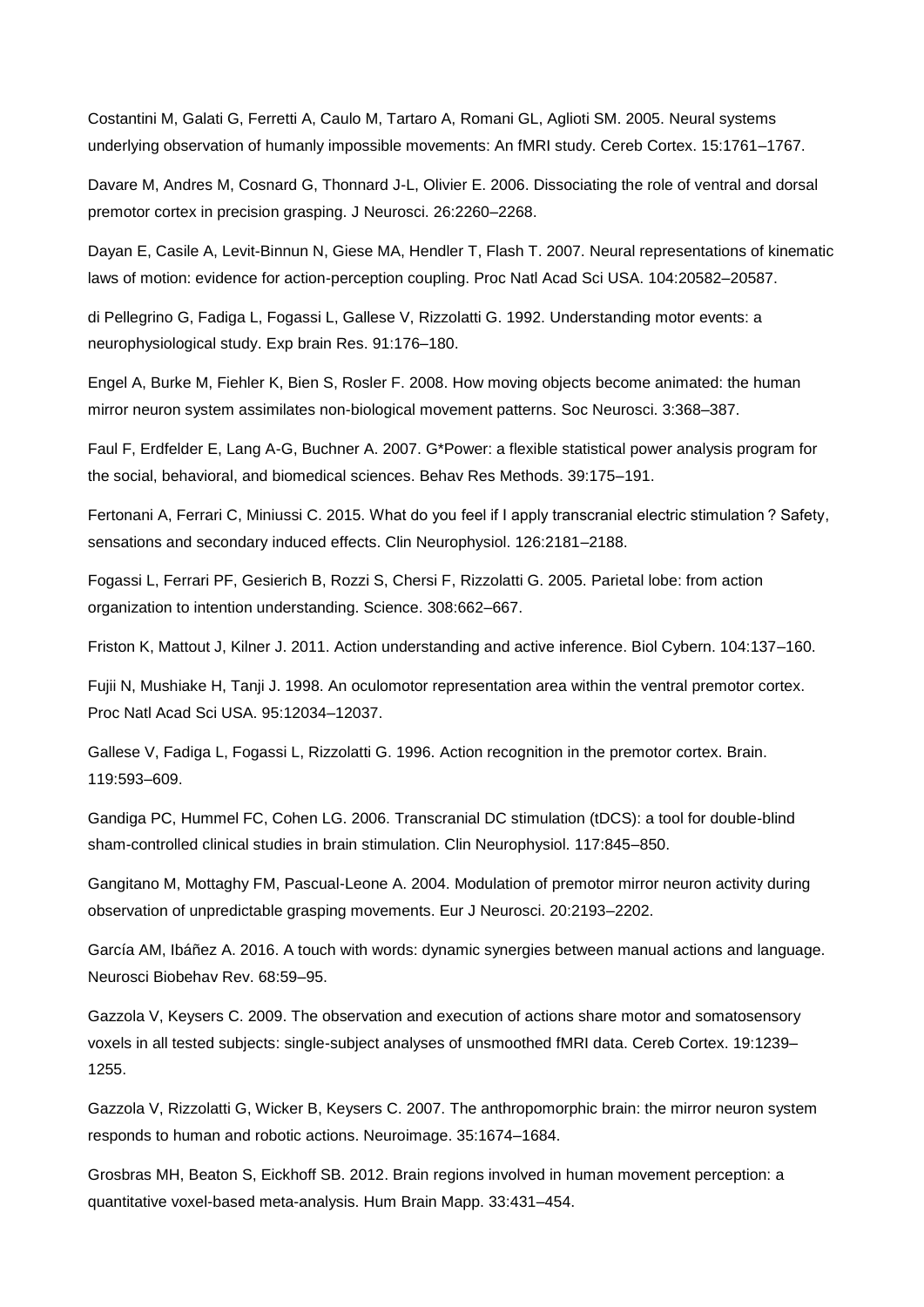Grush R. 2004. The emulation theory of representation: motor control, imagery, and perception. Behav Brain Sci. 27:377–396.

Heiser M, Iacoboni M, Maeda F, Marcus J, Mazziotta JC. 2003. The essential role of Broca's area in imitation. Eur J Neurosci. 17:1123–1128.

Hesse E, Mikulan E, Decety J, Sigman M, Del Carmen Garcia M, Silva W, Ciraolo C, Vaucheret E, Baglivo F, Huepe D, et al. . 2016. Early detection of intentional harm in the human amygdala. Brain. 139:54–61.

Hogeveen J, Obhi SS, Banissy MJ, Santiesteban I, Press C, Catmur C, Bird G. 2015. Task-dependent and distinct roles of the temporoparietal junction and inferior frontal cortex in the control of imitation. Soc Cogn Affect Neurosci. 10:1003–1009.

Horvath JC, Forte JD, Carter O. 2015. Evidence that transcranial direct current stimulation (tDCS) generates little-to-no reliable neurophysiologic effect beyond MEP amplitude modulation in healthy human subjects: a systematic review. Neuropsychologia. 66:213–236.

Hoshi E, Tanji J. 2007. Distinctions between dorsal and ventral premotor areas: anatomical connectivity and functional properties. Curr Opin Neurobiol. 17:234–242.

Ibañez AM, Billeke P, De La Fuente L, Salamone P, García AM, Melloni M. 2016. Towards a neurocomputational account of social dysfunction in neurodegenerative disease. Brain. 1--5. doi:10.1093/brain/aww316.

Jacobson L, Koslowsky M, Lavidor M. 2012. tDCS polarity effects in motor and cognitive domains: a metaanalytical review. Exp brain Res. 216:1–10.

Jacquet PO, Avenanti A. 2015. Perturbing the action observation network during perception and categorization of actions' goals and grips: state-dependency and virtual lesion TMS effects. Cereb Cortex. 598–608.

Kalénine S, Buxbaum LJ, Coslett HB. 2010. Critical brain regions for action recognition: lesion symptom mapping in left hemisphere stroke. Brain. 133:3269–3280.

Kessler K, Biermann-Ruben K, Jonas M, Siebner HR, Bäumer T, Münchau A, Schnitzler A. 2006. Investigating the human mirror neuron system by means of cortical synchronization during the imitation of biological movements. Neuroimage. 33:227–238.

Keysers C, Perrett DI. 2004. Demystifying social cognition: a Hebbian perspective. Trends Cogn Sci. 8:501– 507.

Kilner J, Friston K, Frith C. 2007. Predictive coding: an account of the mirror neuron system. Cogn Process. 8:159–166.

Kilner JM, Vargas C, Duval S, Blakemore S-J, Sirigu A. 2004. Motor activation prior to observation of a predicted movement. Nat Neurosci. 7:1299–1301.

Koster-Hale J, Saxe R. 2013. Theory of mind: a neural prediction problem. Neuron. 79:836–848.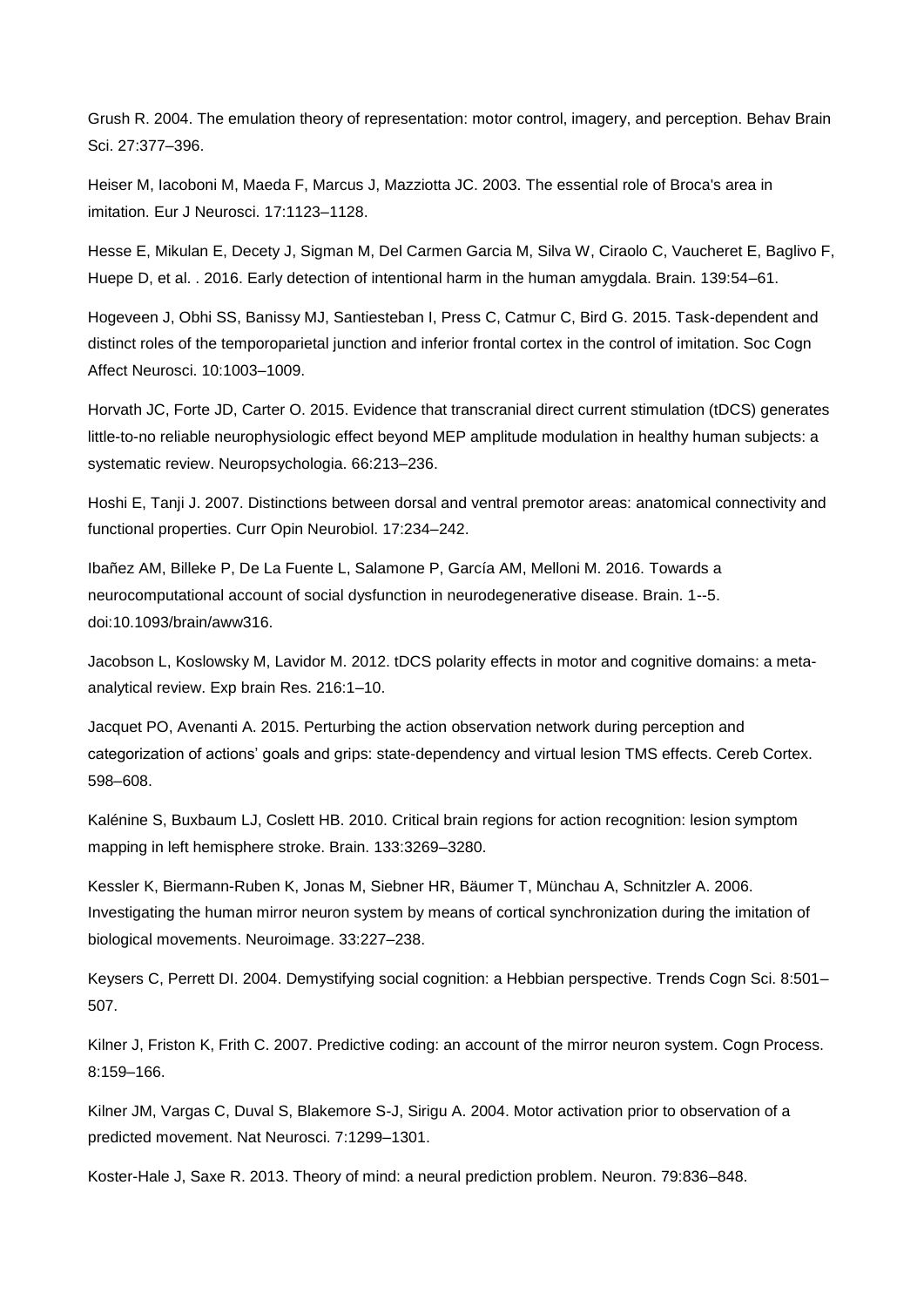Krause B, Cohen Kadosh R. 2014. Not all brains are created equal: the relevance of individual differences in responsiveness to transcranial electrical stimulation. Front Syst Neurosci. 8:25.

Kuo HI, Bikson M, Datta A, Minhas P, Paulus W, Kuo MF, Nitsche MA. 2013. Comparing cortical plasticity induced by conventional and high-definition 4 × 1 ring tDCS: a neurophysiological study. Brain Stimul. 6:644– 648.

Lingnau A, Downing PE. 2015. The lateral occipitotemporal cortex in action. Trends Cogn Sci. 19:268–277.

Loo CK, Alonzo A, Martin D, Mitchell PB, Galvez V. 2012. Transcranial direct current stimulation for depression : 3-week , randomised, sham-controlled trial. Br J Psychiatry. 200:52–59.

Loo CK, Sachdev P, Martin D, Pigot M, Alonzo A, Malhi GS, Lagopoulos J, Mitchell P. 2010. A double-blind, sham-controlled trial of transcranial direct current stimulation for the treatment of depression. Int J Neuropsyhopharmacol. 13:61–69.

Macmillan NA, Creelman CD. 1991. Detection theory: a user's guide. New York: Psychology Press.

Makris S, Urgesi C. 2015. Neural underpinnings of superior action prediction abilities in soccer players. Soc Cogn Affect Neurosci. 10:342–351.

Maranesi M, Livi A, Fogassi L, Rizzolatti G, Bonini L. 2014. Mirror neuron activation prior to action observation in a predictable context. J Neurosci. 34:14827–14832.

Mattingley JB, Corben LA, Bradshaw JL, Bradshaw JA, Phillips JG, Horne MK. 1998. The effects of competition and motor reprogramming on visuomotor selection in unilateral neglect. Exp Brain Res. 120:243–256.

Mayka MA, Corcos DM, Leurgans SE, Vaillancourt DE. 2006. Three-dimensional locations and boundaries of motor and premotor cortices as defined by functional brain imaging: a meta-analysis. Neuroimage. 31:1453–1474.

Melloni M, Billeke P, Baez S, Hesse E, De La Fuente L, Forno G, Birba A, García-Cordero I, Serrano C, Plastino A, et al. . 2016. Your perspective and my benefit: multiple lesion models of self-other integration strategies during social bargaining. Brain. 139:3022–3040.

Michael J, Sandberg K, Skewes J, Wolf T, Blicher J, Overgaard M, Frith CD. 2014. Continuous theta-burst stimulation demonstrates a causal role of premotor homunculus in action understanding. Psychol Sci. 25:963–972.

Moliadze V, Antal A, Paulus W. 2010. Electrode-distance dependent after-effects of transcranial direct and random noise stimulation with extracephalic reference electrodes. Clin Neurophysiol. 121:2165–2171.

Neggers SFW, Huijbers W, Vrijlandt CM, Vlaskamp BNS, DJLG Schutter, Kenemans JL. 2007. TMS pulses on the frontal eye fields break coupling between visuospatial attention and eye movements. J Neurophysiol. 98:2765–2778.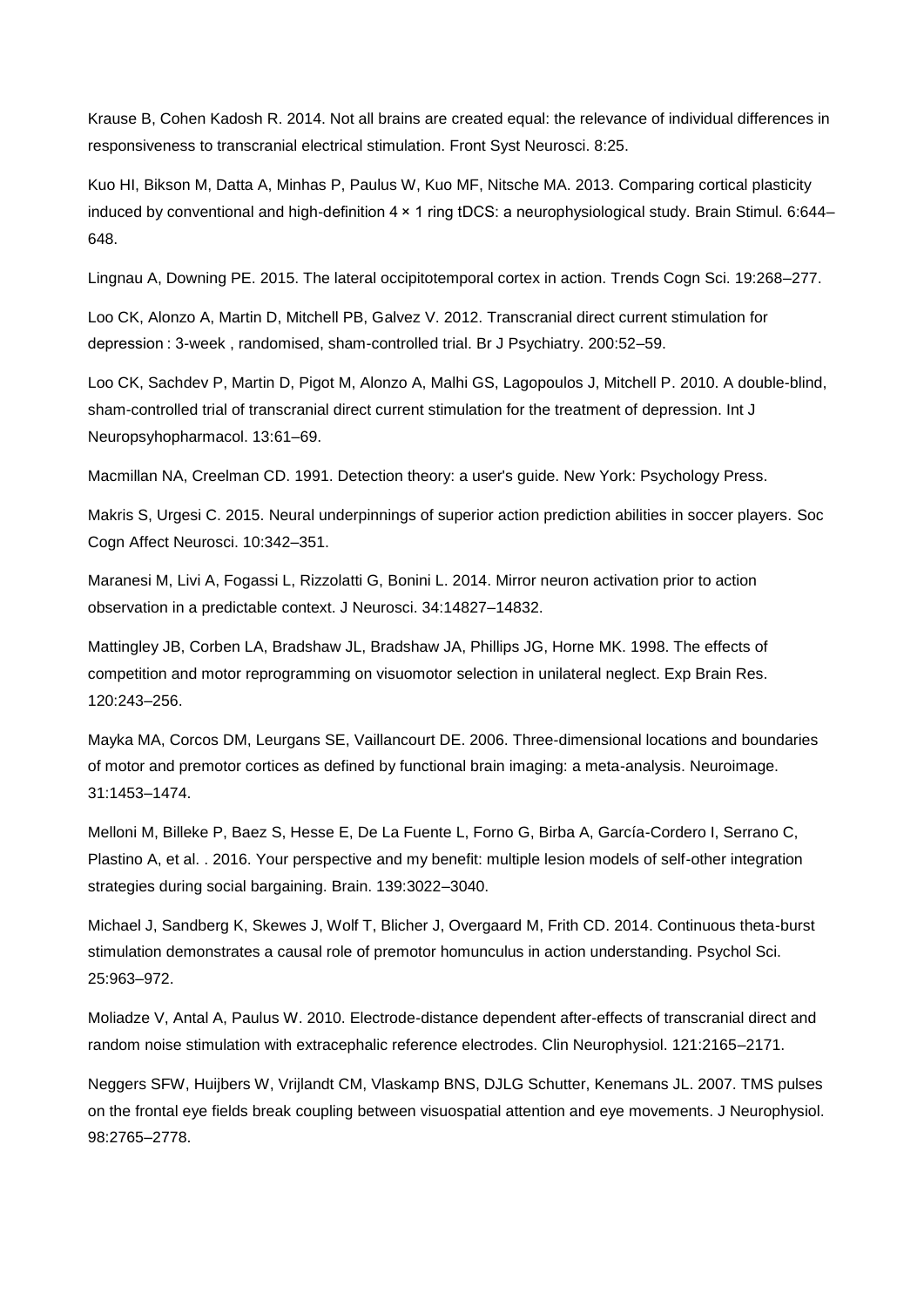Nelissen N, Pazzaglia M, Vandenbulcke M, Sunaert S, Fannes K, Dupont P, Aglioti SM, Vandenberghe R. 2010. Gesture discrimination in primary progressive aphasia: the intersection between gesture and language processing pathways. J Neurosci. 30:6334–6341.

Nitsche M. 2003. Safety criteria for transcranial direct current stimulation (tDCS) in humans. Clin Neurophysiol. 114:2220–2222.

Nitsche M a, Cohen LG, Wassermann EM, Priori A, Lang N, Antal A, Paulus W, Hummel F, Boggio PS, Fregni F, et al. . 2008. Transcranial direct current stimulation: state of the art 2008. Brain Stimul. 1:206–223.

Nitsche MA, Paulus W. 2001. Sustained excitability elevations induced by transcranial DC motor cortex stimulation in humans. Neurology. 57:1899–1901.

O'Connell NE, Cossar J, Marston L, Wand BM, Bunce D, Moseley L, De Souza LH. 2012. Rethinking clinical trials of transcranial direct current stimulation : participant and assessor blinding is inadequate at intensities of 2 mA. PLoS One. 7.

Oberman LM, Hubbard EM, McCleery JP, Altschuler EL, Ramachandran VS, Pineda JA. 2005. EEG evidence for mirror neuron dysfunction in autism spectrum disorders. Cogn Brain Res. 24:190–198.

Ondobaka S, de Lange FP, Wittmann M, Frith CD, Bekkering H. 2014. Interplay between conceptual expectations and movement predictions underlies action understanding. Cereb Cortex. 2566–2573.

Ortigue S, Sinigaglia C, Rizzolatti G, Grafton ST. 2010. Understanding actions of others: the electrodynamics of the left and right hemispheres. A high-density EEG neuroimaging study. PLoS One. 5:e12160.

Paracampo R, Tidoni E, Borgomaneri S, di Pellegrino G, Avenanti A. 2016. Sensorimotor network crucial for inferring amusement from smiles. Cereb Cortex. 1–14. doi:10.1093/cercor/bhw294.

Pazzaglia M, Pizzamiglio L, Pes E, Aglioti SM. 2008. The sound of actions in apraxia. Curr Biol. 18:1766– 1772.

Pazzaglia M, Smania N, Corato E, Aglioti SM. 2008. Neural underpinnings of gesture discrimination in patients with limb apraxia. J Neurosci. 28:3030–3041.

Perani D, Fazio F, Borghese NA, Tettamanti M, Ferrari S, Decety J, Gilardi MC. 2001. Different brain correlates for watching real and virtual hand actions. Neuroimage. 14:749–758.

Perrett DI, Xiao D, Barraclough NE, Keysers C, Oram MW. 2009. Seeing the future: natural image sequences produce "anticipatory" neuronal activity and bias perceptual report. Q J Exp Psychol (Hove). 62:2081–2104.

Pirulli C, Fertonani A, Miniussi C. 2014. Is neural hyperpolarization by cathodal stimulation always detrimental at the behavioral level? Front Behav Neurosci. 8:226.

Pobric G, Hamilton AF. 2006. Action understanding requires the left inferior frontal cortex. Curr Biol. 16:524– 529.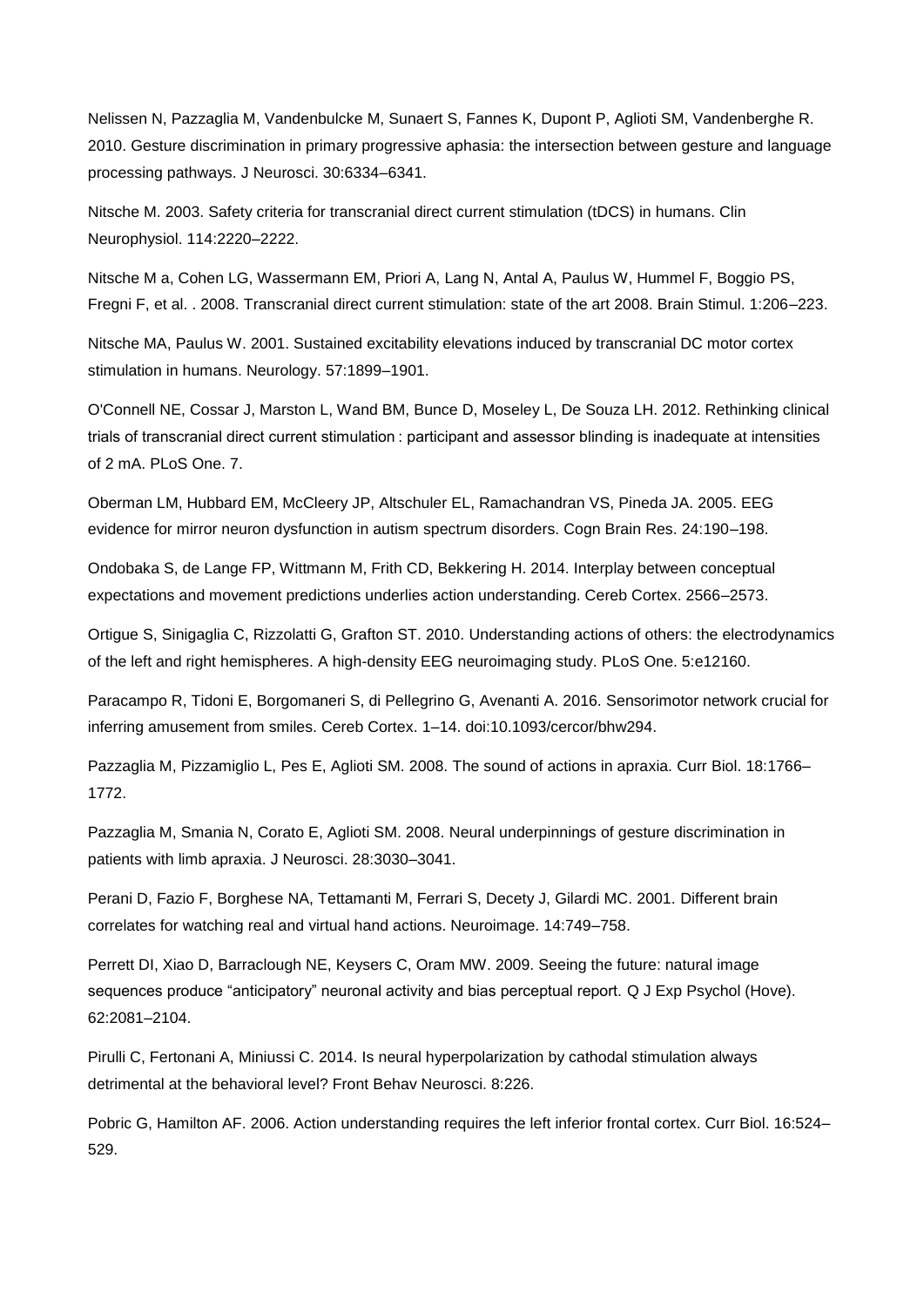Poreisz C, Boros K, Antal A, Paulus W. 2007. Safety aspects of transcranial direct current stimulation concerning healthy subjects and patients. Brain Res Bull. 72:208–214.

Press C. 2011. Action observation and robotic agents: learning and anthropomorphism. Neurosci Biobehav Rev. 35:1410–1418.

Press C, Cook R. 2015. Beyond action-specific simulation: domain-general motor contributions to perception. Trends Cogn Sci. 19:176–178.

Prinz W. 1997. Perception and action planning. Eur J Cogn Psychol. 9:129–154.

Priori A, Mameli F, Cogiamanian F, Marceglia S, Tiriticco M, Mrakic-Sposta S, Ferrucci R, Zago S, Polezzi D, Sartori G. 2008. Lie-specific involvement of dorsolateral prefrontal cortex in deception. Cereb Cortex. 18:451–455.

Rizzolatti G, Cattaneo L, Fabbri-Destro M, Rozzi S. 2014. Cortical mechanisms underlying the organization of goal-directed actions and mirror neuron-based action understanding. Physiol Rev. 94:655–706.

Rossi S, Hallett M, Rossini PM, Pascual-Leone A. 2009. Safety, ethical considerations, and application guidelines for the use of transcranial magnetic stimulation in clinical practice and research. Clin Neurophysiol. 120:2008–2039.

Rossi S, Hallett M, Rossini PM, Pascual-Leone A. 2011. Screening questionnaire before TMS: an update. Clin Neurophysiol. 122:1686.

Sacheli LM, Candidi M, Era V, Aglioti SM. 2015. Causative role of left aIPS in coding shared goals during human-avatar complementary joint actions. Nat Commun. 6:7544.

Sacheli LM, Christensen A, Giese MA, Taubert N, Pavone EF, Aglioti SM, Candidi M. 2015. Prejudiced interactions: implicit racial bias reduces predictive simulation during joint action with an out-group avatar. Sci Rep. 5:8507.

Saygin AP. 2007. Superior temporal and premotor brain areas necessary for biological motion perception. Brain. 130:2452–2461.

Schubotz RI. 2007. Prediction of external events with our motor system: towards a new framework. Trends Cogn Sci. 11:211–218.

Schubotz RI, von Cramon DY. 2004. Sequences of abstract nonbiological stimuli share ventral premotor cortex with action observation and imagery. J Neurosci. 24:5467–5474.

Schütz-Bosbach S, Prinz W. 2007. Prospective coding in event representation. Cogn Process. 8:93–102.

Sebanz N, Bekkering H, Knoblich G. 2006. Joint action: bodies and minds moving together. Trends Cogn Sci. 10:70–76.

Serino A, Canzoneri E, Avenanti A. 2011. Fronto-parietal areas necessary for a multisensory representation of peripersonal space in humans: an rTMS study. J Cogn Neurosci. 23:2956–2967.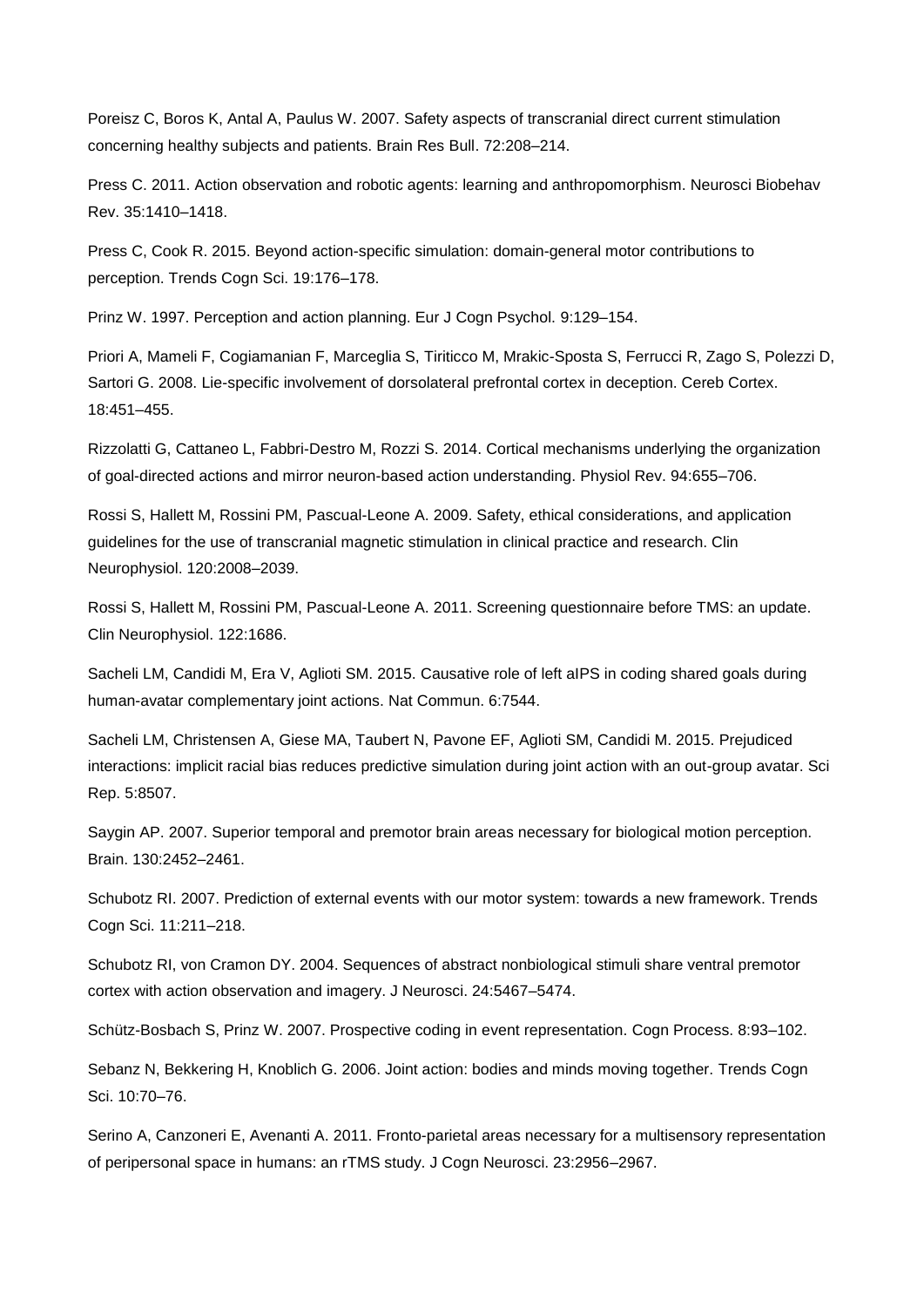Shmuelof L, Zohary E. 2005. Dissociation between ventral and dorsal fMRI activation during object and action recognition. Neuron. 47:457–470.

Stadler W, Ott DVM, Springer A, Schubotz RI, Schütz-Bosbach S, Prinz W. 2012. Repetitive TMS suggests a role of the human dorsal premotor cortex in action prediction. Front Hum Neurosci. 6:1–11.

Stanislaw H, Todorov N. 1999. Calculation of signal detection theory measures. Behav Res Methods Instrum Comput. 31:137–149.

Tai YF, Scherfler C, Brooks DJ, Sawamoto N, Castiello U. 2004. The human premotor cortex is "mirror" only for biological actions. Curr Biol. 14:117–120.

Tang MF, Hammond GR, Badcock DR. 2016. Are participants aware of the type and intensity of transcranial direct current stimulation. PLoS One. 11:1–13.

Tidoni E, Borgomaneri S, di Pellegrino G, Avenanti A. 2013. Action simulation plays a critical role in deceptive action recognition. J Neurosci. 33:611–623.

Turi Z, Ambrus GG, Ho K, Sengupta T, Paulus W, Antal A. 2014. When size matters: large electrodes induce greater stimulation-related cutaneous discomfort than smaller electrodes at equivalent current density. Brain Stimul. 7:460–467.

Uithol S, Franca M, Heimann K, Marzoli D, Capotosto P, Tommasi L, Gallese V. 2015. Single-pulse transcranial magnetic stimulation reveals contribution of premotor cortex to object shape recognition. Brain Stimul. 8:953–956.

Umiltà MA, Kohler E, Gallese V, Fogassi L, Fadiga L, Keysers C, Rizzolatti G. 2001. I know what you are doing. a neurophysiological study. Neuron. 31:155–165.

Urgesi C, Calvo-Merino B, Haggard P, Aglioti SM. 2007. Transcranial magnetic stimulation reveals two cortical pathways for visual body processing. J Neurosci. 27:8023–8030.

Urgesi C, Candidi M, Avenanti A. 2014. Neuroanatomical substrates of action perception and understanding: an anatomic likelihood estimation meta-analysis of lesion-symptom mapping studies in brain injured patients. Front Hum Neurosci. 8:344.

Urgesi C, Maieron M, Avenanti A, Tidoni E, Fabbro F, Aglioti SM. 2010. Simulating the future of actions in the human corticospinal system. Cereb Cortex. 20:2511–2521.

Urgesi C, Moro V, Candidi M, Aglioti SM. 2006. Mapping implied body actions in the human motor system. J Neurosci. 26:7942–7949.

Valchev N, Ćurčić-Blake B, Renken RJ, Avenanti A, Keysers C, Gazzola V, Maurits NM. 2015. cTBS delivered to the left somatosensory cortex changes its functional connectivity during rest. Neuroimage. 114:386–397.

Valchev N, Gazzola V, Avenanti A, Keysers C. 2016. Primary somatosensory contribution to action observation brain activity-combining fMRI and cTBS. Soc Cogn Affect Neurosci. 11:1205–1217.